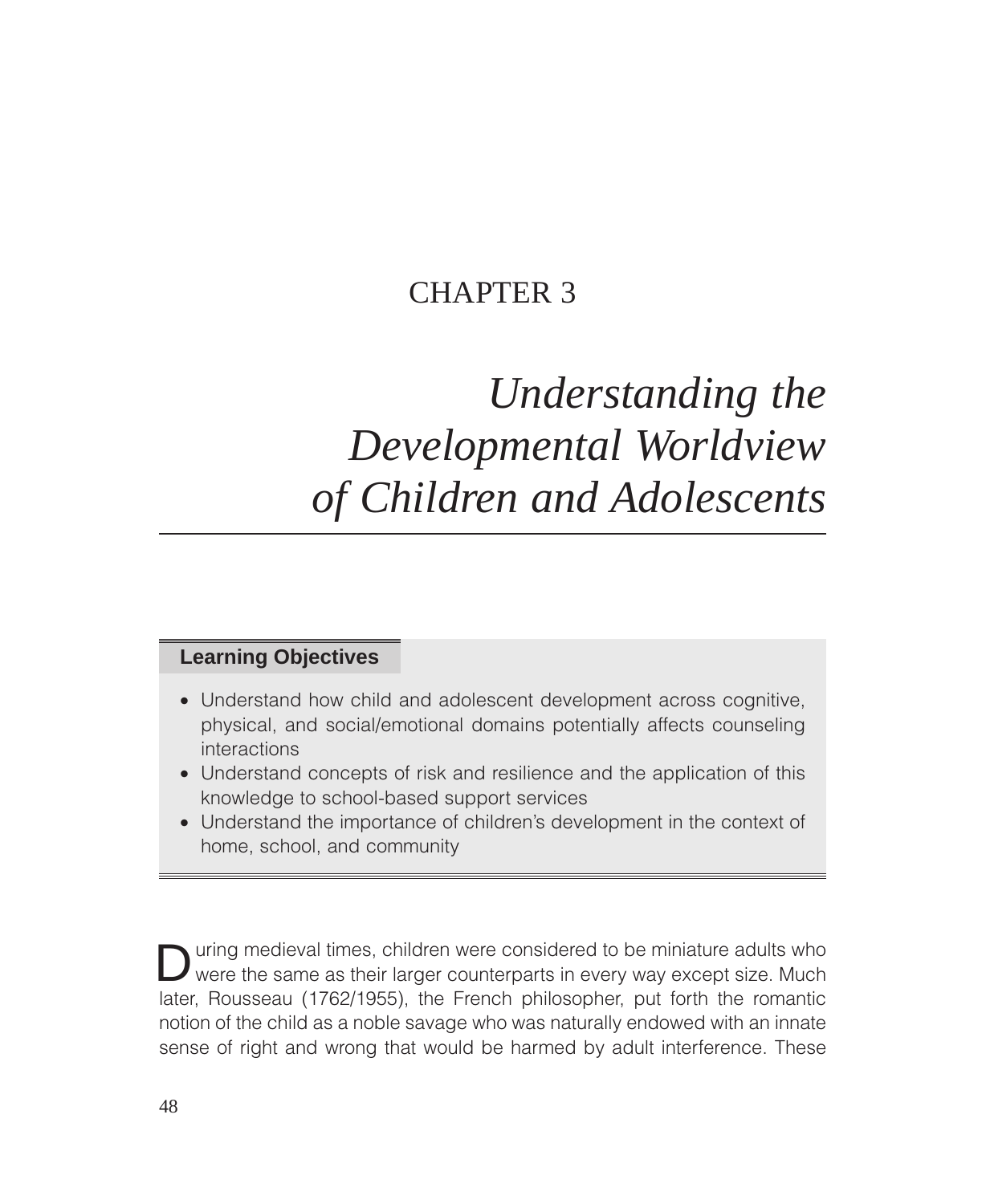mixed notions of childhood resulted in a relatively late understanding of the difficulties that children experience and the subsequent application of adult theories and strategies to treat identified issues. As the field of developmental psychology has advanced, we not only have a much better understanding of how the minds, bodies, and emotions of children develop, but we also understand that they view the world differently than adults do. With this knowledge, we can create developmentally appropriate counseling programs and adapt our skills to meet the needs of children and adolescents.

## **SCHOOL-BASED SUPPORT FOR CHILDREN AND ADOLESCENTS**

Mental health professionals cannot stop children from experiencing stress or negative events in their lives. However, the timely provision of preventive and intervention programs can go a long way toward reducing the incidence of emotional and behavioral difficulties (NRC & IOM, 2009). When parents find that their children are struggling, they often turn to their family physician or to a school-based professional helper. Given the position of schools as one of the lead agencies in delivering mental health support to children and adolescents, it is critical that those in positions to provide these services (e.g., school counselors, school psychologists, school social workers) are well-prepared to engage in prevention, early intervention, and crisis response as needed. The most efficient place to deliver these types of services is in schools where children and adolescents spend their days.

There is a wide range of effective prevention and intervention strategies that may be used by a school-based professional on any given day. Counseling is one of the foundational skills used either in isolation or as a component of one of the other approaches (e.g., consultation, guidance). Within the *ASCA National Model: A Framework for School Counseling Programs* (2005), individual or group counseling is one of the key elements in a responsive delivery system. Recently, the National Association of School Psychologists also adopted a *Model for Comprehensive and Integrated School Psychological Services* (2010b) that promotes the use of "interventions and mental health services to address social and life skill development" as one of the key domains of school psychology practice. Clearly, the provision of counseling services to children, adolescents, and families is an important role for school-based helpers.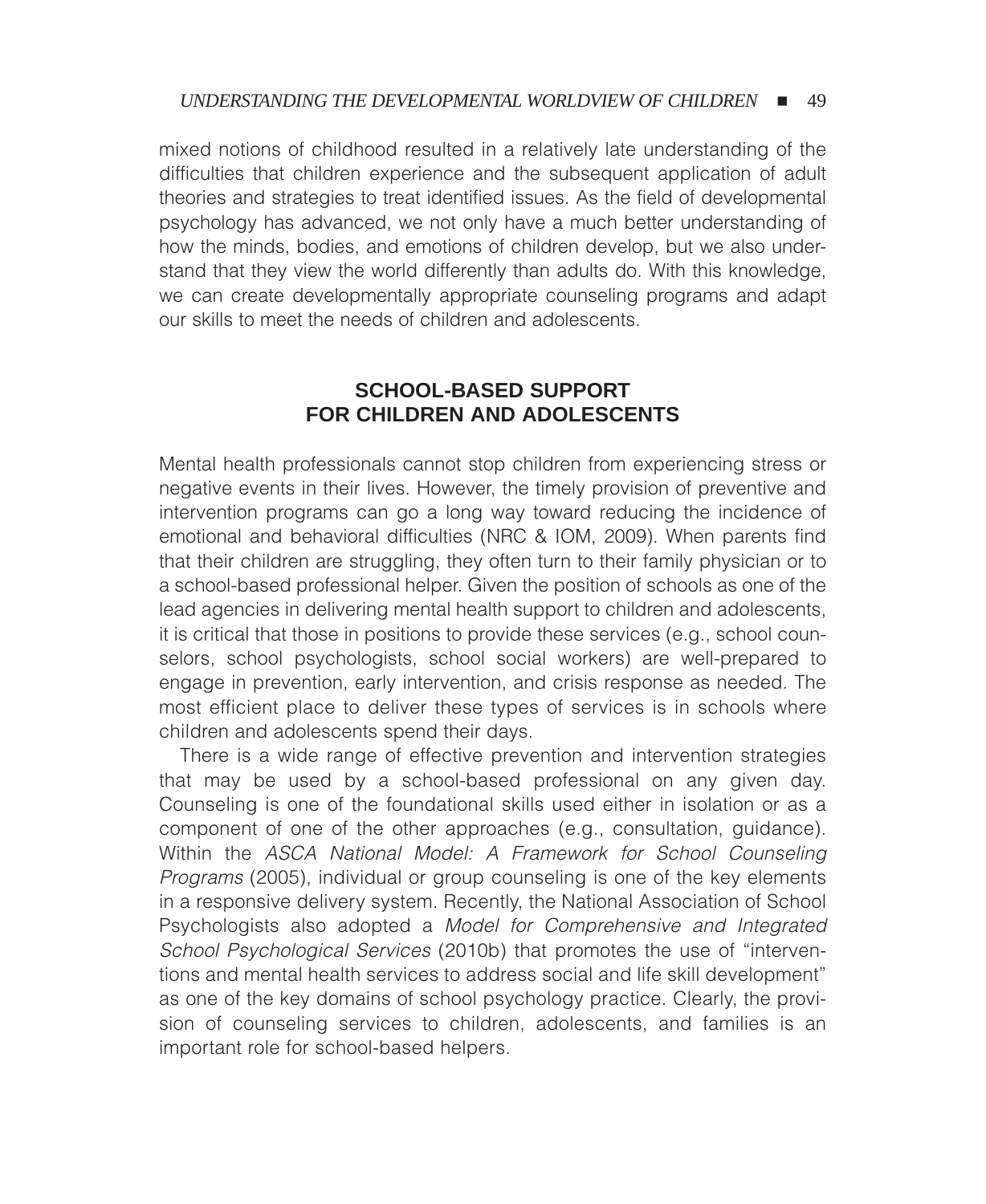To be an effective helper, you must consider both the presenting issue and students' developmental level when selecting and implementing counseling interventions. There can be serious limitations to traditional counseling approaches that rely too heavily on language or oral expression, especially when working with a younger population or students who have disabilities. School-based professionals need to be familiar with and skilled in the use of developmentally appropriate approaches that match the students' cognitive, verbal, and emotional levels.

## **UNDERSTANDING THE DEVELOPMENT OF CHILDREN AND ADOLESCENTS**

Developmental theories relate to almost every aspect of children's functioning. Although we have presented each of the different developmental domains separately (e.g., physical, cognitive), it is important to understand that these areas are intertwined. Advances in one area are only made possible by growth in another area (e.g., moral development is made possible by advances in cognitive skills). It is also important to keep in mind that not all students develop at the same rate. The suggested age ranges reflect typical development, but by no means do they signify that there is something wrong with students if they are not yet ready to perform age-appropriate developmental tasks. Additionally, there are differences across culture in how development within these domains is experienced. For the purposes of this chapter, we focus on those developmental domains that are most likely to be relevant to a counseling relationship: physical, cognitive, language, moral, and social-emotional.

#### **Physical Development**

As children develop, physical changes will be apparent to the casual observer. What is less obvious are the many important physiological and neurological changes occurring that will facilitate the other areas of development. During infancy and early childhood, children develop an incredible number of synapses, or branches that reach between neurons. Shortly after this fantastic cycle of growth, many of these synapses disappear. Those that are used more frequently remain. This process is known as *synaptic pruning.* The process of growth and shedding takes place over the course of several years (McDevitt & Ormrod, 2010; Nelson, Thomas, & de Haan, 2006). It is hypothesized that the overgrowth of synapses prepares young children to adapt to their environments. Once it is determined which synapses are used and which are unnecessary,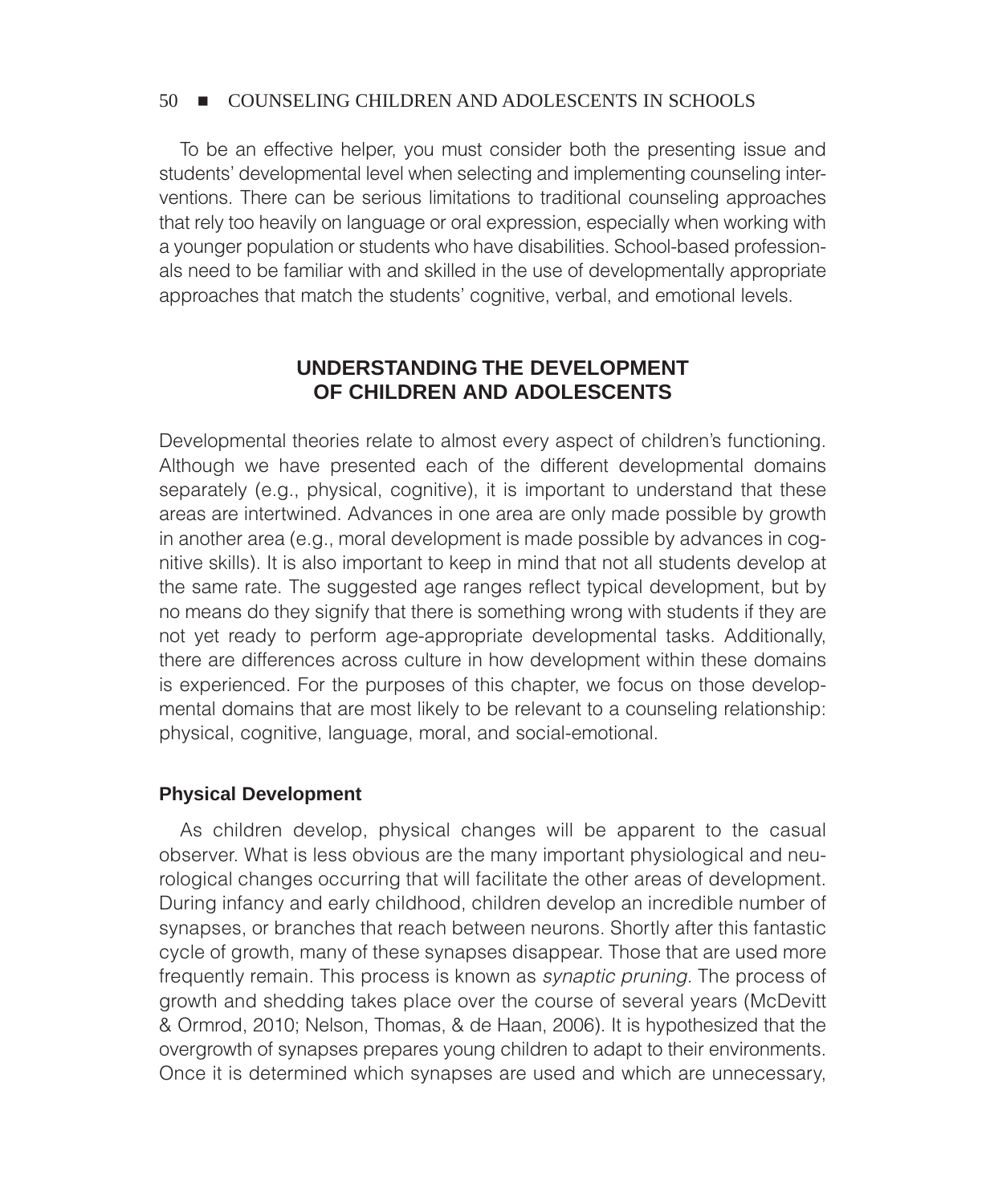the excess connections disappear, allowing the brain to work more efficiently (McDevitt & Ormrod, 2010).

A process known as myelination also begins early in a child's development. In this process an insulating layer of fat covers nerve cells. The insulating layer increases the speed at which neurochemical information moves along the axon, facilitating more rapid and efficient information processing (Travis, 1998). At the earliest ages, those nerves that involve sensory development become myelinated, followed by those neurons responsible for motor development. The final area of the brain in which myelination occurs is in the cortex with the neurons associated with complex thinking skills (Nelson et al., 2006). This pattern of brain growth continues through late adolescence.

Attention span has also been linked to myelination. Therefore, children's ability to concentrate and attend to novel stimuli increases with age and brain

When working with adolescents, a common thought experienced by professional helpers is, "What were they thinking?" We must remember that the nerve cells that connect adolescents' frontal lobes with the rest of their brains are still developing. This means that this part of the brain, which manages such complex skills as planning, impulse control, and reasoning, can be accessed but not always quickly.

development. Because of these important development differences, the school-based practitioner needs to be aware that younger children may need shorter sessions and more "think time" to respond than an adolescent.

As noted, children also experience relatively rapid growth in their bodies. By the time a girl reaches 12, she will likely have entered a period of rapid physical development, including the onset of menarche (Schaffer, 1999). Boys lag slightly behind and begin their developmental changes around the age of 13. The timing of puberty can be a great source of stress for young adolescents particularly if it is significantly before or after that of their peers. For example, early maturing girls are more likely to report a variety of internalizing and externalizing symptoms than their same-age, same-gender peers who experienced average pubertal maturation (Ge, Conger, & Elder, 2001). Regardless of the timing of puberty, it can be a difficult time in which young adolescents feel anxious, self-conscious, and awkward (Vernon, 2009).

#### **Cognitive Development**

Overall, children's thinking develops in a predictable pattern, but the unique interpretations that children apply to their worlds along this path can be surprising. Indeed, children and adolescents have their own way of structuring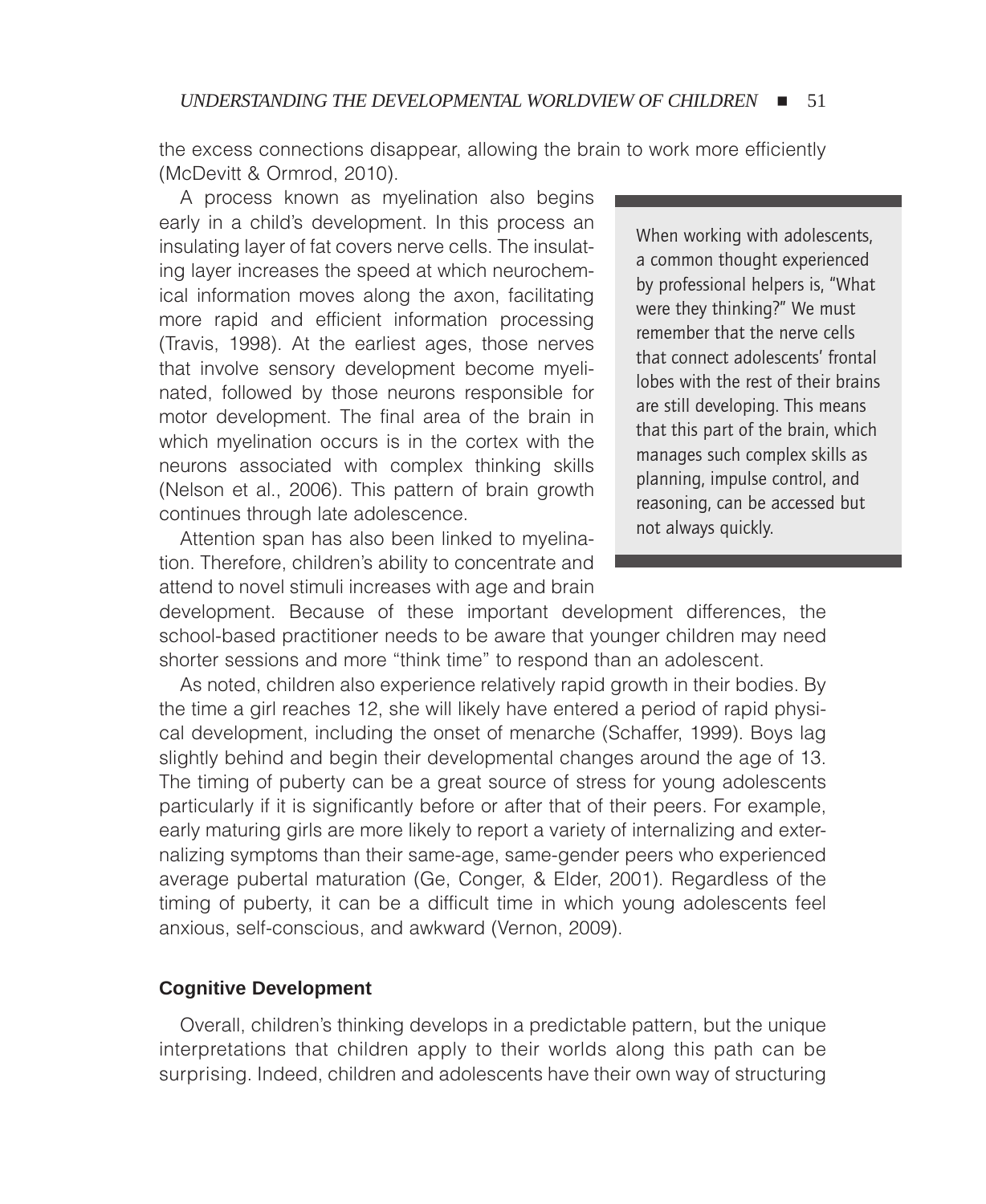information that is sometimes highly distinct from adults. Additionally, the development of cognitive abilities is idiosyncratic and inconsistent; therefore it is impossible to make sweeping generalizations (Schaffer, 1999).

Both Piaget (1970) and Vygotsky (1978) have contributed much to our understanding of how children develop and build on their cognitive skills up to the highest levels of reasoning. McDevitt and Ormrod (2010) asserted that both theories considered together provide a more complete picture of cognitive development than either theory alone. From this perspective, they have organized the theories of Piaget and Vygotsky according to common themes.

One of the first common components for both theorists is the idea that children *construct their own knowledge* rather than absorb it (McDevitt & Ormrod, 2010). While Piaget described distinct stages through which children pass as they organize their thinking, Vygotsky asserted that children had their own unique ways of internalizing information based on their social contexts. For the school-based professional, this may mean that part of your role is helping student clients to develop their understanding of and the ability to internalize concepts that are unfamiliar to them. You may find yourself teaching as well as counseling. At the youngest ages, it is important that we talk to children about their experiences and the meanings that they apply to them. If children don't understand the relationship between two items or events, they are just as likely to make up an explanation without considering whether it is plausible or not (Dehart, Sroufe, & Cooper, 2000).

As students progress through the grades, you can provide different levels of learning supports to assist their understanding. For example, in the early elementary grades you may need to use pictures, games, or puppets to teach new ideas and concepts. In the intermediate grades, you may discuss more abstract ideas (e.g., jealousy, empathy) but will likely need to supplement these concepts with concrete examples. By adolescence, students are

Regardless of the student's age, it is important to explore the meaning that he or she assigns to an event or situation. Take time to understand the student's perspective and help correct any misconceptions.

generally able to use flexible, abstract thinking but may be inconsistent in their application of logical reasoning. For example, many adolescents are better at applying cause-and-effect reasoning to others' situations than to their own (Vernon & Clemente, 2005). Thus, school-based helpers can help adolescents apply cause-andeffect reasoning to their own lives

A second common theme in children's cognitive development is that of *readiness* (McDevitt &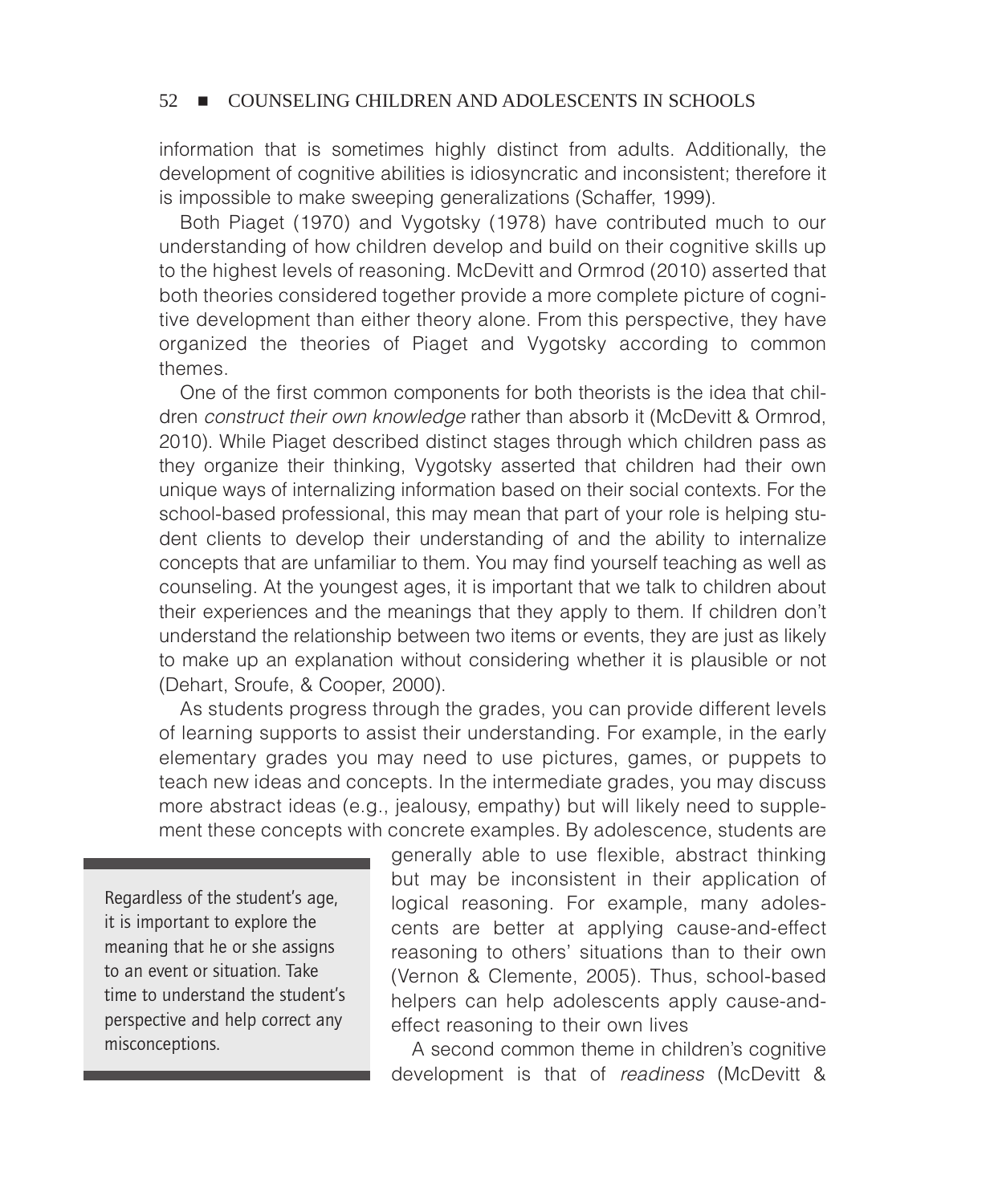Ormrod, 2010). Both Piaget and Vygotsky recognized that there were certain limitations to children's cognitive abilities that did not allow them to engage in more advanced cognitive processes until they had reached a point where they were "ready." In Piaget's description of *accommodation*, children were able to comprehend new concepts by assimilating this information into existing cognitive schema. Vygotsky (1978) saw this process as more flexible and introduced the *zone of proximal development.* From this perspective, children were continually adding new skills and abilities to their repertoires and were able to access more advanced knowledge with adult support and guidance, as long as the new information was within this "zone."

There are many different areas where the professional helper can assist student clients in obtaining higher levels of thinking. For example, young children sometimes have difficulty understanding that a person or event can be viewed in different ways (e.g., as having both positive and negative aspects). By introducing other perspectives, the school-based helper can guide the child toward a better understanding of an abstract issue (e.g., divorce, a tragic event). Students may need visuals or hands-on activities to help them "see" different aspects of a concept. Many times when asked what they're feeling, children will respond with a single word, such as "mad," "sad," or "happy." When attempting to help children understand that they can experience more than one feeling at a time, it may be helpful to provide an outline of a human figure on which they can use colored markers to depict different feelings. These types of visual aids can assist children to grasp complicated concepts (e.g., "When friends do not invite me to play, I feel both angry and sad at the same time").

Another area in which students may need support from an adult helper is in predicting what would happen under hypothetical conditions. In fact, certain theoretical approaches (i.e., solution-focused counseling) require that a student engage in "What if . . ." thinking. Generally, young children are able to engage in this hypothetical reasoning but are better at understanding how to avoid a negative situation rather than to attain a positive outcome (German, 1999). For example, a child may be able to brainstorm other alternatives to fighting with a peer by simply saying, "I wouldn't hit him" or "I'd walk away." In these instances, it is difficult to know if a student client really views this as a possible solution or if he or she is simply repeating a strategy that has been taught.

A professional working with younger children may have to establish with a child that a current situation is not satisfactory before the child is able to engage in hypothetical reasoning about alternative outcomes. As an illustration, consider the case of a young student who routinely engages in fist fights with his peers whenever he perceives that he has been slighted or treated unfairly. It might seem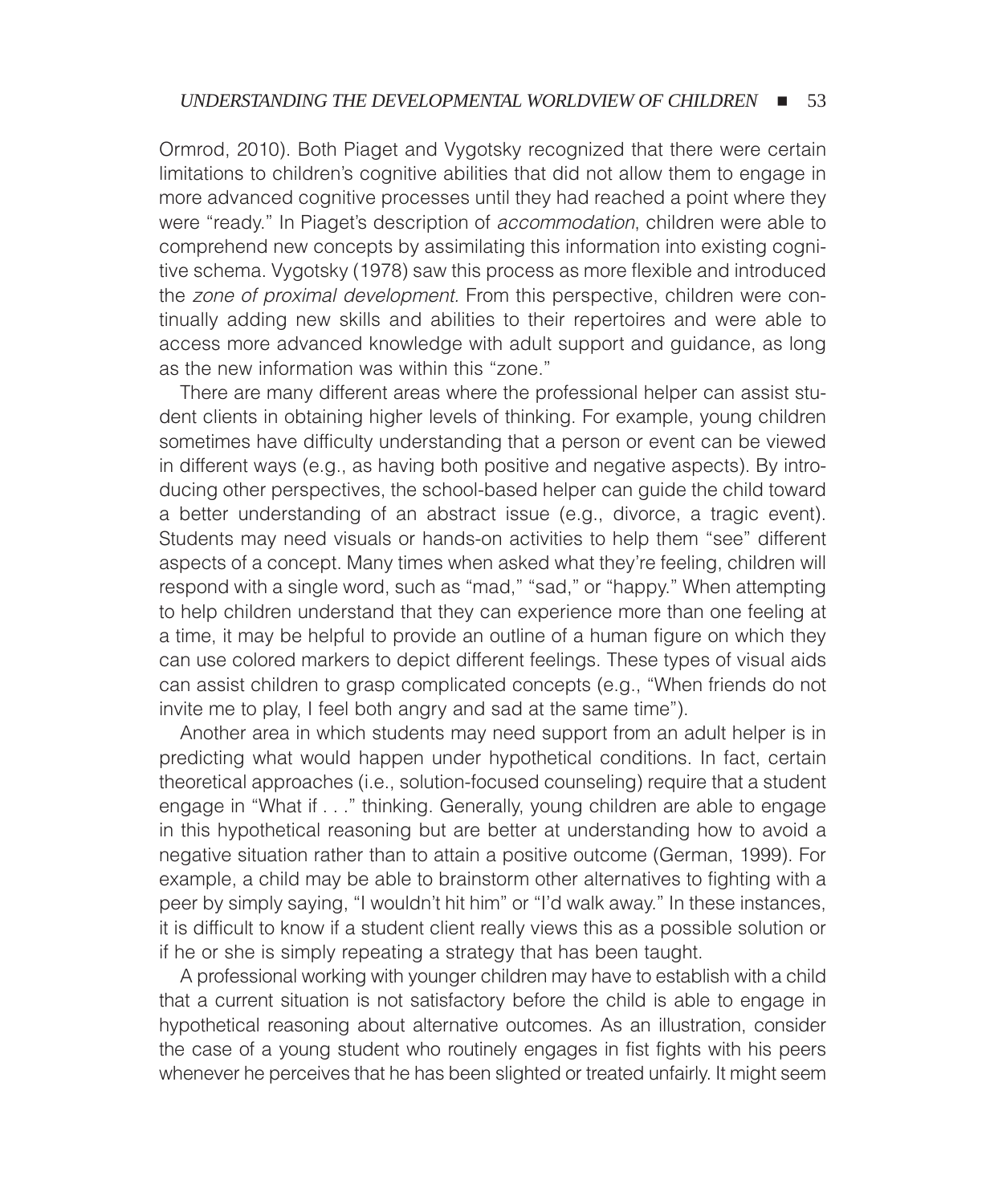Ask student clients to think about the positive steps that could be taken to resolve a situation (e.g., "What might be some things you could do in order to get along with Mason?" or "What would it look like if you and Cassidy were friends?"). Use these strategies as a starting point for teaching and practicing new skills.

evident to the helper that if this child is removed from the classroom or receives an in-school suspension (negative consequence), the student's continued use of fighting is not a good solution. However, the student client might not share this perspective and instead view fighting as a way to show his peers that he did not like their actions. It is only through a deeper exploration of other potential negative outcomes (e.g., missing time with favored peers, getting in trouble at home, and recognizing that the problem is not solved) that the student client may be able to acknowledge that his solution (i.e., fighting) is not achieving the desired outcome.

The third common theme shared by Piaget and Vygotsky is that of *challenge* (McDevitt & Ormrod,

2010). When children are challenged to think just beyond their level of understanding, they are able to obtain deeper levels of comprehension (Remmel & Flavell, 2004). Students live in complex worlds where they are regularly expected to learn and adapt to new situations. Counseling dialogue also can serve as a form of stimulation that assists children and adolescents in thinking differently about their current situation, their own behaviors, or their future goals. Both interactions with peers and adults can challenge youth to engage in more complex levels of thinking (McDevitt & Ormrod, 2010). For example, peers can help other students adopt new perspectives on social relationships and other views on the world through peer mentoring programs, while an adult may be best suited to teach students new skills (Gauvin, 2001).

The fourth common theme in the development of children's cognitive development is the *importance of social interaction* (McDevitt & Ormrod, 2010). It is through our daily interactions with others that we come to understand that others think differently about the world than we do. From a very early age (i.e., three– four years old), children begin to make the distinction between thinking and doing as well as their own thoughts versus those of another (Wellman & Lagattuta, 2000). This growing awareness of an internal mental life is referred to as *theory of mind.* It is a relatively new area of research but explains a great deal about how children think about their own and other's thoughts. A child's ability to understand that individuals might engage in behavior according to their own false beliefs increases between the ages of four and six. This knowledge is a good predictor of later social skill development (Jenkins & Astington, 2000). Theory of mind is developed through language, make-believe play, and social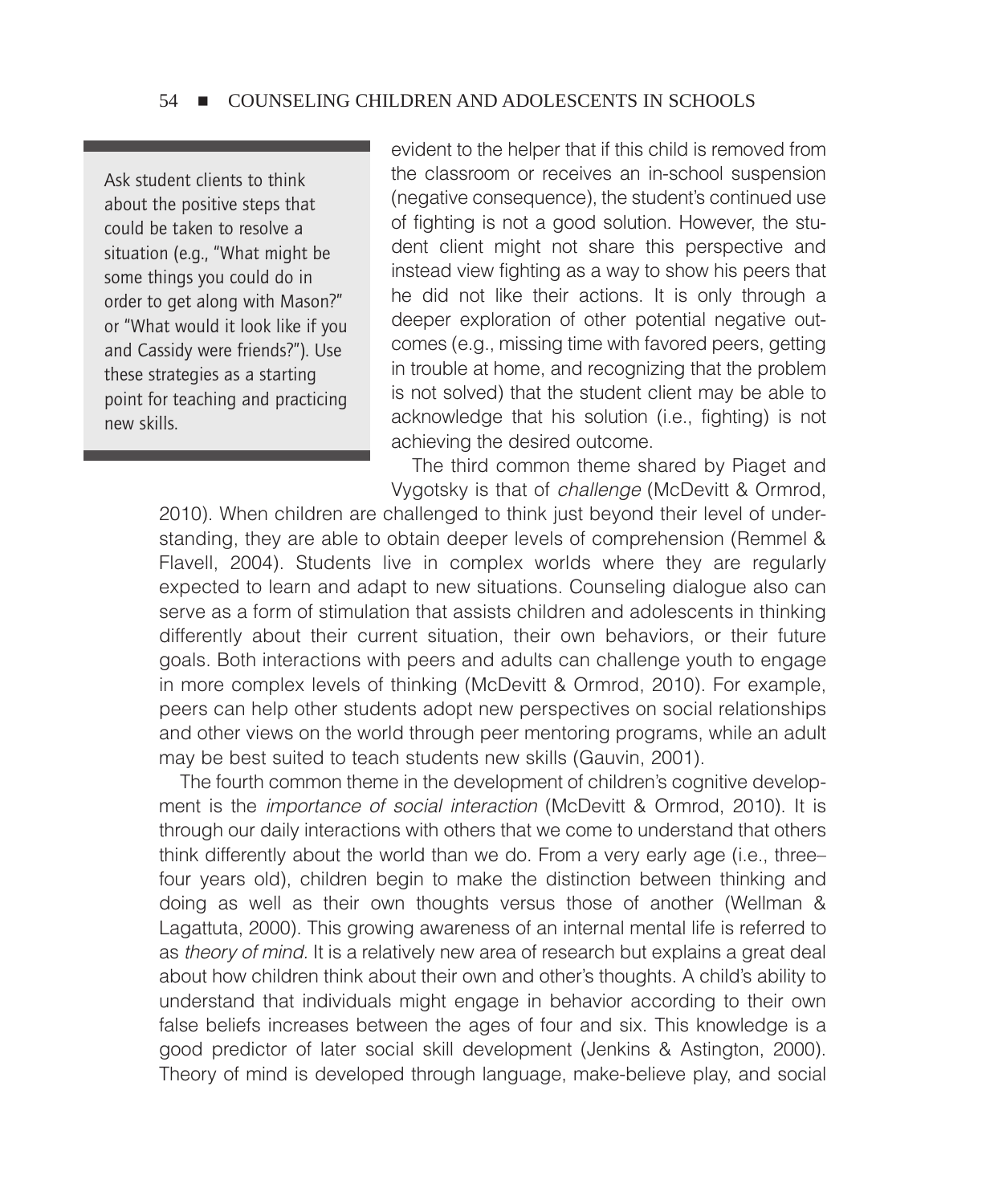interaction (Berk, 2008). This construct is important to the work of a schoolbased professional because in your various roles as guidance teacher, group facilitator, and individual counselor, you will be assisting students in the process of learning from and working with one another.

One of the key areas where students may need assistance is in changing their maladaptive beliefs. Students are not likely to make these revisions independently, especially if there is any evidence that seems to lend support for their erroneous assumptions. As young people apply their reasoning skills, they can show a bias toward positive rather than negative testing of their beliefs (Remmel & Flavell, 2004). That is, "If this piece of information is true, then my hypothesis is correct" rather than, "If this piece of information is true, my belief is incorrect." Although this trend is also seen in adults, it is especially true for children and adolescents (Remmel & Flavell, 2004). For example, Jaime believes himself to be unpopular and unworthy of friendships. As a result, he tends to see any occurrence of other students failing to greet him or inviting him to join them as "evidence" of his basic unworthiness. A schoolbased professional can assist Jaime in understanding how "evidence" that seems to support these beliefs may also have alternative explanations. As an alternative hypothesis, a helper might introduce the idea that other students don't ask Jaime to join them because they do not know him very well. The student client can then be challenged to "test out" these alternative explanations through small, supported steps (e.g., introducing himself to a peer whom he views as friendly, offering to share his materials with a student seated next to him).

Although there are a few clear areas where Vygotsky and Piaget differed in their conceptualization of cognitive development, one of the most important was in the area of the role of culture. Whereas Piaget viewed his stages of cognitive development as universal across cultures, Vygotsky (1978) placed great importance on a child's culture and saw it as paramount to the emergence of reasoning skills. Children from different cultures demonstrate differences in the timing of certain abilities, and in some cultures, formal operational reasoning may not appear at all because it has little bearing on everyday functioning (Miller, 1997; Norenzayan, Choi, & Peng, 2007).

#### **Language Development**

By the time children reach the age of six, they will have a vocabulary of about 10,000 words (Bloom, 1998). The mechanisms by which young children learn words so quickly and to use them in meaningful sentences is not fully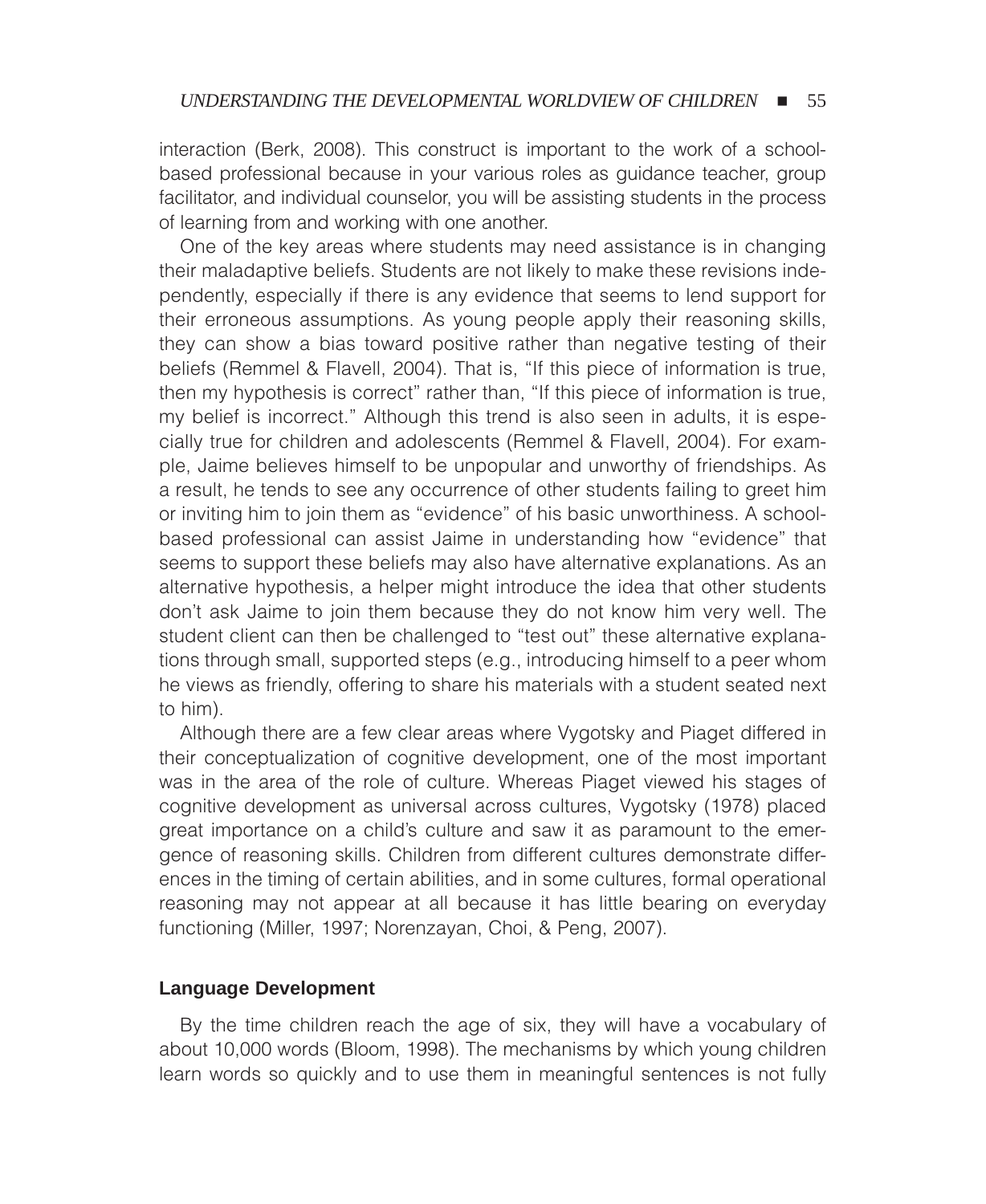understood (Berk, 2008). Nevertheless, most children will enter kindergarten with the ability to carry on a conversation by taking turns, keeping on topic, and using meaningful sentences—the pragmatics of language. They will have learned most of these skills through their exposure to and involvement in conversations (Berk, 2008).

Younger children assign concrete meanings to words, and it is not until they are in middle school that they will begin to understand the double meanings of words. For this reason, the school-based helper must be careful not to use certain types of humor that may be misunderstood, such as irony or sarcasm. As children develop, they become better able to organize their stories, to provide more detail, and to be expressive in their delivery (Berk, 2008). By adolescence, students are able to use and understand irony and sarcasm in responding to others. All aspects of their language skills continue to develop including vocabulary and grammar. One of the greatest language developments in adolescence is the degree to which students learn to vary their language depending on the situation. An adolescent male may use informal slang with his peers, a slightly more formal tone with his teachers or the principal (e.g., use of titles and last names, appropriate grammar), and a polite, friendly form of communication at his job as a fast-food cashier.

#### **Moral Development**

As children's cognitions become more complex and they are able to see the world from another's point of view, their moral reasoning advances. At the earliest stages, Kohlberg (1981) proposed that children are in a *preconventional* stage in which they react to questions of right or wrong based on whether they are rewarded or punished by adults. At the next level, *conventional*, children begin to incorporate a broader, more abstract perspective into their moral reasoning and seek to maintain the social order. At this level, it is important to children to be seen as "good" and to seek favor of those in authority. The final stage described by Kohlberg was the *postconventional* stage in which individuals are able to consider the perspectives of others in their moral decision making. Rather than investing in being "good," individuals make judgments based on broad, moral principles. Historically, it was believed that important gender differences existed with females demonstrating more of a care (i.e., relationship-oriented) focus and males presenting with more of a justice (i.e., fairness and equity) focus (Gilligan & Attanucci, 1988). However, a comprehensive meta-analysis conducted by Jaffee and Hyde (2000) indicated that these gender differences were quite small and that it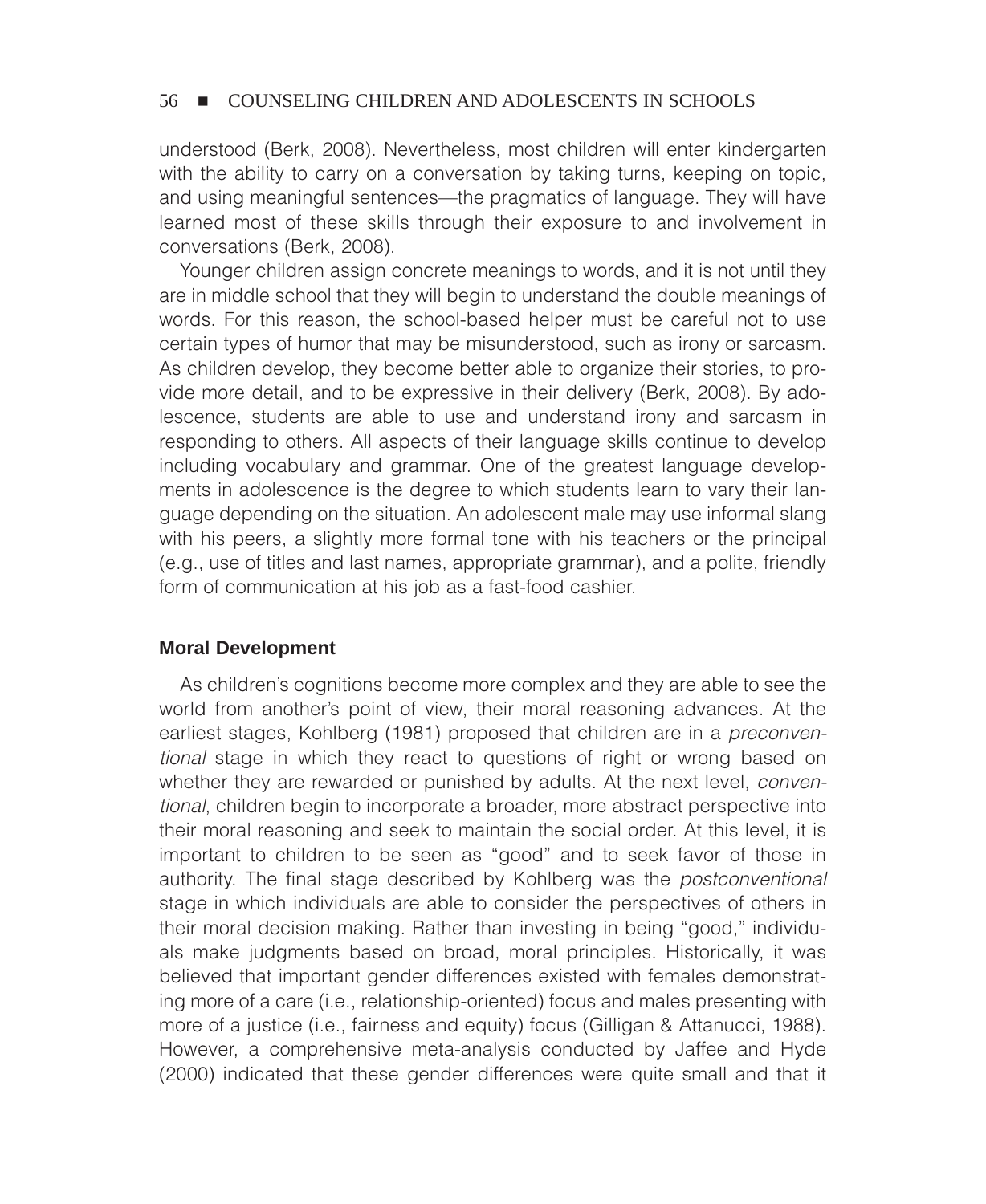was more likely that males and females used a blend of both care and justice in moral reasoning.

The stage of moral development must be considered when working with student clients because their level of moral reasoning guides their decision making. That is, a young child may place the greatest importance on whether or not a behavior will result in a negative consequence. Students may be reluctant to tell you about feelings or behaviors because they are afraid that they might be punished. Further, it may be difficult for them to understand the bigger implications of their actions. Your role as the professional helper is to recognize children's developmental level and to encourage them to entertain more advanced levels of moral reasoning. For example, the helper might say, "You're right, if you hit Colton every time he teased you, you would probably get in trouble. So, although that is one idea about how to handle his teasing, I wonder what might be some other things you could try."

#### **Social-Emotional Development**

Many different aspects of our personalities, biological makeup, and personal experiences determine how we respond to difficult situations in our lives. For children, temperament is one of the key components that predict their responses. Although we all have traits or characteristics that are considered to be a part of our "personality," children have certain temperaments that, to some degree, determine their reactions to and interactions with others and the environment. There are nine dimensions or categories of temperament: (a) activity level, (b) adaptability (quick vs. gradual), (c) first reaction (bold vs. cautious), (d) predominant mood (pleasant vs. serious), (e) strength of response (mild vs. intense), (f) distractability, (g) persistence, (h) daily biological rhythm (rhythmic/arrhythmic), and (i) sensory threshold (sensitive vs. nonsensitive; Kristal, 2005). Younger children may be more susceptible to responding based on their temperament, and their level of functioning is governed in part by the "goodness of fit" between their temperament and the expectations of their environment (Kristal, 2005). As children develop cognitively, other aspects of functioning moderate these more basic reactions.

Theorists have proposed different methods for organizing a child's socialemotional development including a stage model (Erikson, 1958/1963) and developmental tasks (Havighurst, 1972). Although these stages are helpful in considering broad transitions in a child's social functioning, some of the more recent findings related to social cognition may play a more significant role in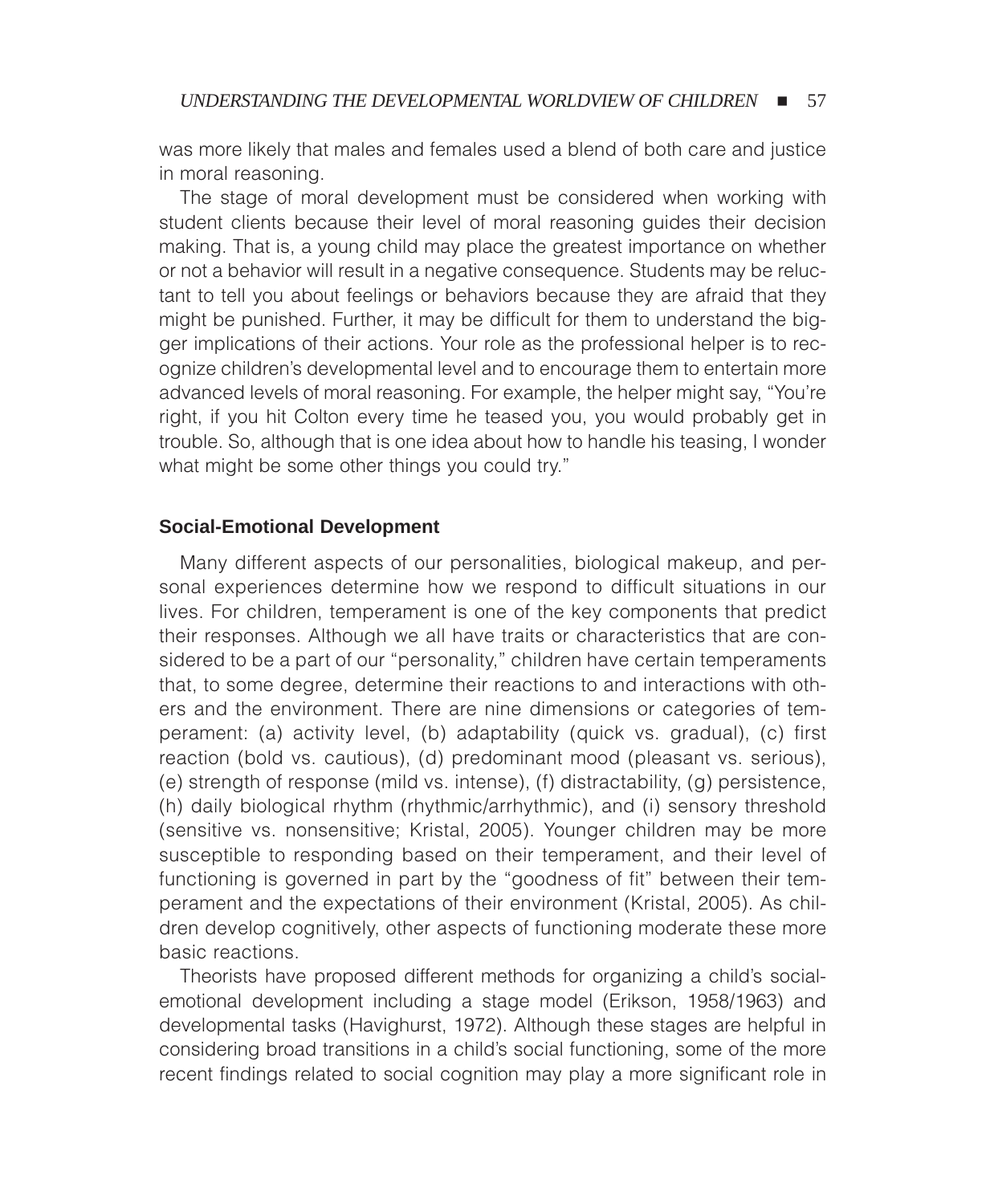guiding one's counseling interactions. Two of the most important aspects of social cognition include self-concept and perspective taking.

**Sense of Self.** There are a number of ways to describe how individuals think and feel about themselves. S*ense of self* serves as an umbrella term for these differing constructs (e.g., self-esteem, self-concept; McDevitt & Ormrod, 2010). *Self-concept* is related to both cognitive and social-emotional development and refers to one's understanding of oneself as an independent person with unique and consistent attributes (Harter, 2006). During the preoperational stage of cognitive development, behaviors and observable attributes define the self ("I can run fast"). As children age, these global, positive descriptions become more differentiated (McDevitt & Ormrod, 2010). Children can talk about themselves as being different across situations and domains ("I am smart in math," "I am good at sports"). A related idea is that of *self-worth* or *self-esteem* in which students make a value statement about different aspects of their traits or about themselves as individuals (e.g., "I am embarrassed by the way I look," "I am proud of what a good athlete I am"). As you might expect, those students who see themselves in a favorable light in an area that is important to them tend to report higher self-esteem (McDevitt & Ormrod, 2010). That is, if Chelsea views herself as a good student and achievement is important to her, it is likely that she will feel good about herself. Conversely, if Chelsea believes popularity to be more important than achievement, she may not feel as good about herself if she has only a small circle of friends.

Generally speaking, children and adolescents tend to focus on the things they do well more so than those areas where they are weaker (Harter, 2006). As a result, children tend to feel pretty good about themselves. Further, children and adolescents tend to behave in ways that reflect their perceptions of themselves (Valentine, DuBois, & Cooper, 2004). If a pupil sees himself as a good student, he is likely to attend class, pay attention, put forth effort, and take on challenges in the classroom. Unfortunately, children's competence beliefs tend to decline as they grow older (e.g., Jacobs, Lanza, Osgood, Eccles, & Wigfield, 2002). Another clear pattern is that students tend to engage in behaviors to avoid perceived weaker areas. In some instances, students may actually engage in behaviors that hinder their performance in an effort to protect their sense of self-worth. McDevitt and Ormrod (2010) referred to this behavior as *self-handicapping* and described it as those behaviors students engage in that provide them with an excuse for failing (e.g., "I'll probably blow this test today because I didn't even read the chapter").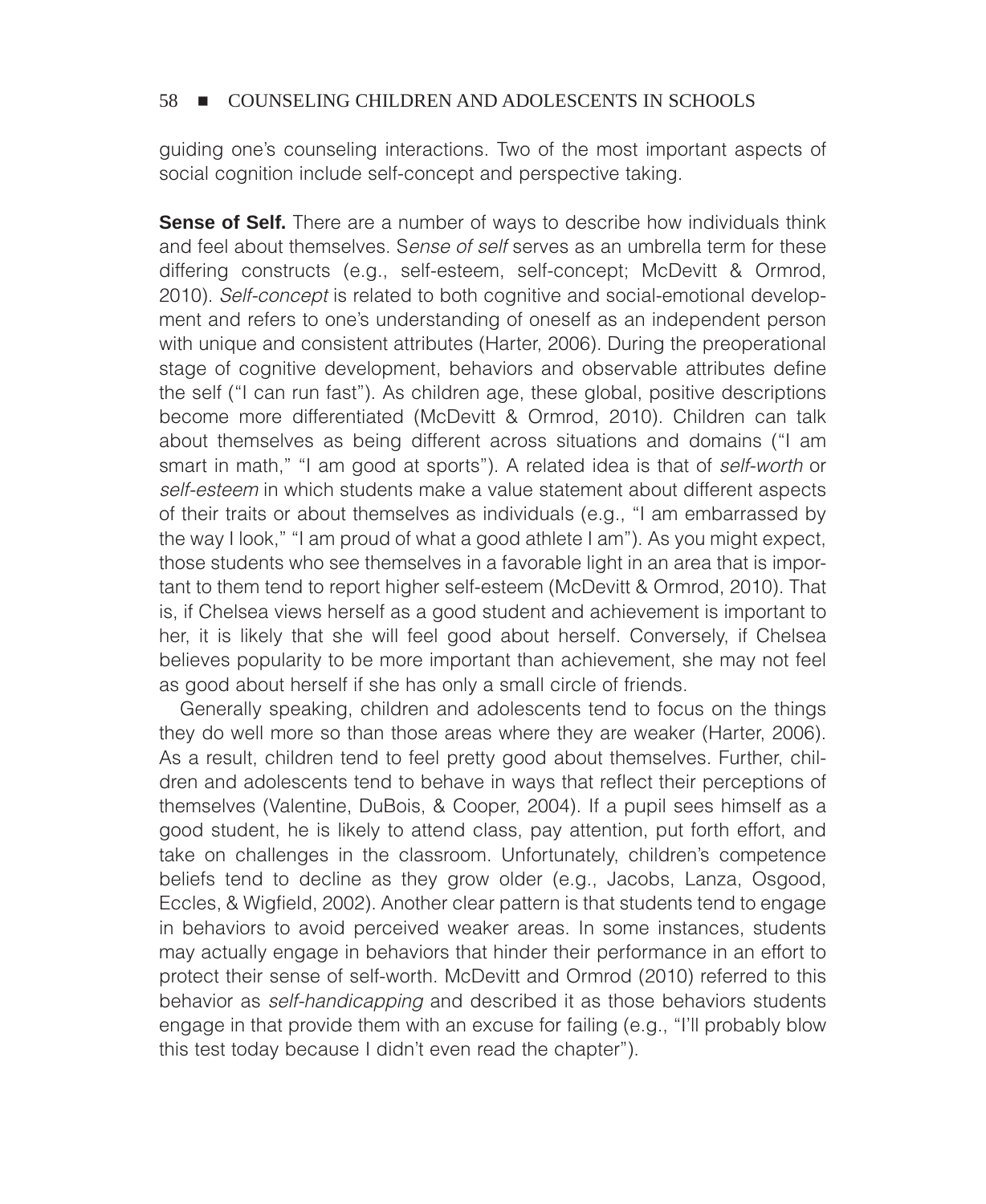Children tend to base their self-perceptions on their own past performance as well as external evaluations (e.g., adult and peer interactions, group membership; Dweck, 2002; Guay, Marsh, & Boivin, 2003; Harter, 2006). As children get older, they tend to rely more heavily on their peers than their family for their sense of self-worth (Harter, 2006; McDevitt & Ormrod, 2010). Another developmental component of sense of self is that individuals begin to internalize others' criteria for success (Harter, 2006). For example, a young student might want to get an

Self-handicapping behaviors might include lack of effort, cheating, procrastinating, taking on too much, setting unrealistic goals, and even using drugs and alcohol (McDevitt & Ormrod, 2010).

"A" on a test because it will please her parents. As she reaches adolescence, it becomes more likely that she will want to do well on the test because it is important to her and fits with her self-perception that she is a good student. Despite this trend, some adolescents continue to rely heavily on what others think of them, which can contribute to the "storm and stress" often ascribed to adolescent emotions and behavior (McDevitt & Ormrod, 2010). Adolescents also form subcultures that are defined as small groups of students who have similar interests and shared beliefs. Adolescence is a time of seeking identity. Students at this developmental level try new looks, listen to different music, and generally explore other representations of themselves. For the professional helper, it is important to find a balance in recognizing when students are exploring their identities and when they are involved in a dangerous subculture (e.g., cutting, multiple piercings, sexual experimentation).

The emergence of abstraction allows pre- or early adolescents to integrate differing trait labels into a single abstract concept (e.g., "I'm smart in math and dumb in reading. Overall, I'm about average"). Students may see themselves as a bundle of contradictions ("I am this type of person and a seemingly incompatible type of person at the same time") and may be confused about such contradictions. As youth enter young adulthood, they are able to integrate these different conceptions of themselves into a higher-order abstraction so the self is no longer viewed as contradictory and fragmented (Harter, 2006). For example, the individual views his or her values, behaviors, and attitudes as well as participation in particular religious or social or political activities as reflecting a tendency toward a particular belief system. Overall, these progressive stages involve global attributions that reflect a movement toward a more integrated and fully developed sense of self (Harter, 2006; McDevitt & Ormrod, 2010). For the school-based helper, it can be difficult to keep pace with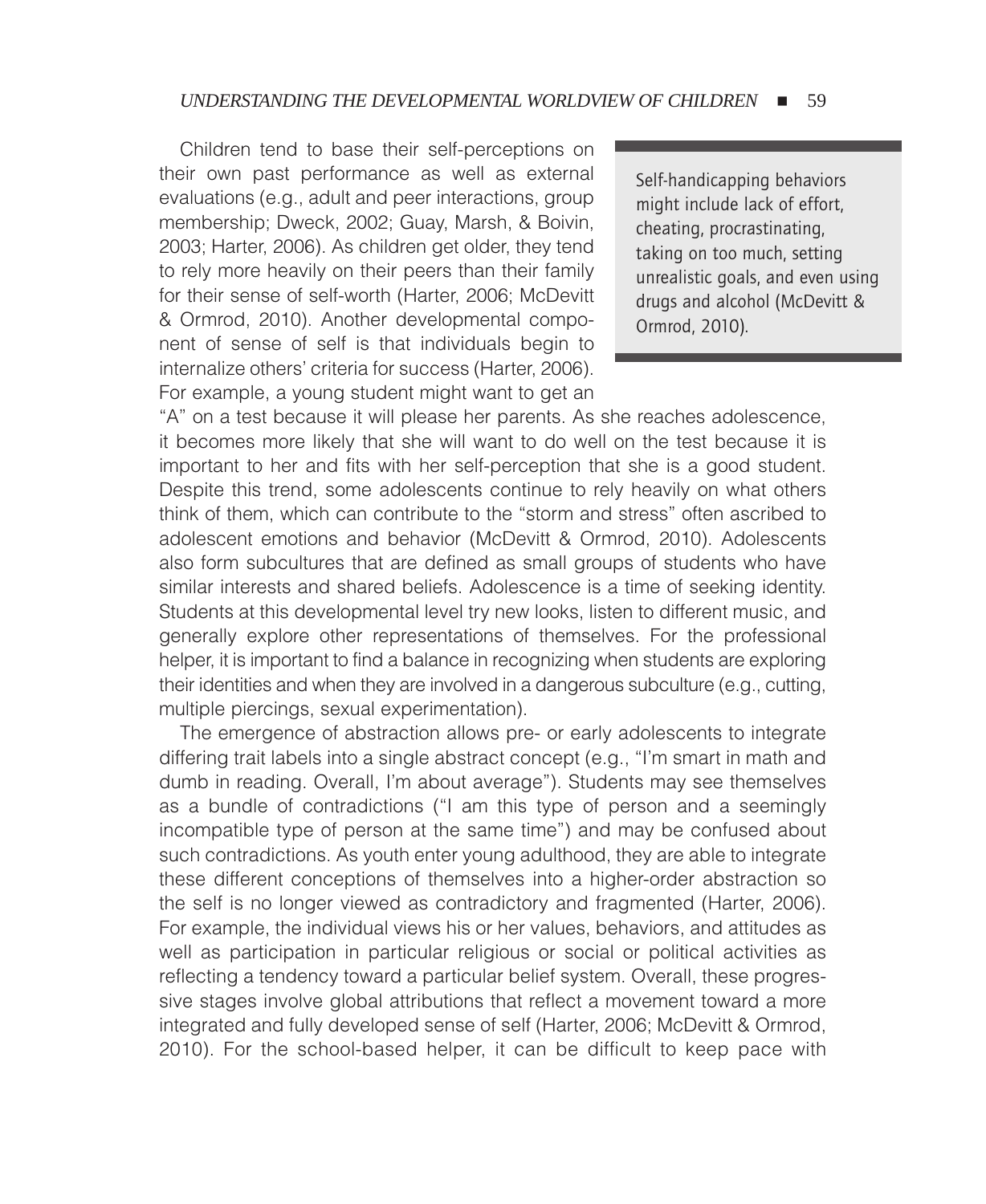adolescents who are engaged in this self-exploration as their ideas, values, and goals may seem to change on a daily basis.

Some children view their abilities as traits over which they have little control, whereas others attribute their skills to practice and effort (Dweck, 2002). Children who hold the latter perspective tend to take on more challenges and display more resiliency than children who see ability as innate and fixed. From about middle childhood onward, self-esteem becomes fairly established. As a result, children who have a positive sense of self tend to continue to see themselves in a positive light (Robins & Trzesniewski, 2005). Unfortunately, the opposite is true as well. The professional should remain alert to the development of these negative self-cognitions and help youth differentiate their ideas about themselves, create opportunities for them to challenge negative self-perceptions, and introduce situational factors as alternative explanations for performance.

Just as children attribute certain characteristics to themselves, they also assign attributions to others. Of particular concern are those students who have a hostile attributional bias, meaning that they are more likely to attribute a hostile or aggressive intention to ambiguous behavior (Dodge et al., 2003). For example, if John is walking down the hall during the passing period and is jostled by another student, he is more likely to assume that the student meant to harm him and to react aggressively. A professional working with John should target his attributions and encourage him to explore alternative explanations for the perceived insult. Interventions geared toward reducing aggression and enhancing personal responsibility have been shown to be effective in decreasing aggressive behavior (Hudley, Graham, & Taylor, 2007).

**Social Perspective Taking.** An important aspect of learning to get along with others is the ability to understand and consider that others may perceive information differently from oneself (Remmel & Flavell, 2004). The foundations for perspective taking begin as early as preschool and continue to develop into childhood and adolescence. One of the first steps in this process is understanding one's own perspective, which occurs by age five. At age six or seven, children come to understand that different people can perceive the exact same thing yet form different interpretations of what they have seen (Selman, 2003).

By middle childhood, children's perspective taking becomes more complex, and they can understand that others not only have distinct views, but those views include an understanding of another child's perspective. That is, not only does Jeannie believe it is unfair that Amanda is the leader of the reading group two weeks in a row, she is able to understand that Amanda believes it to be fair because she missed her week earlier in the year (i.e., perceives the same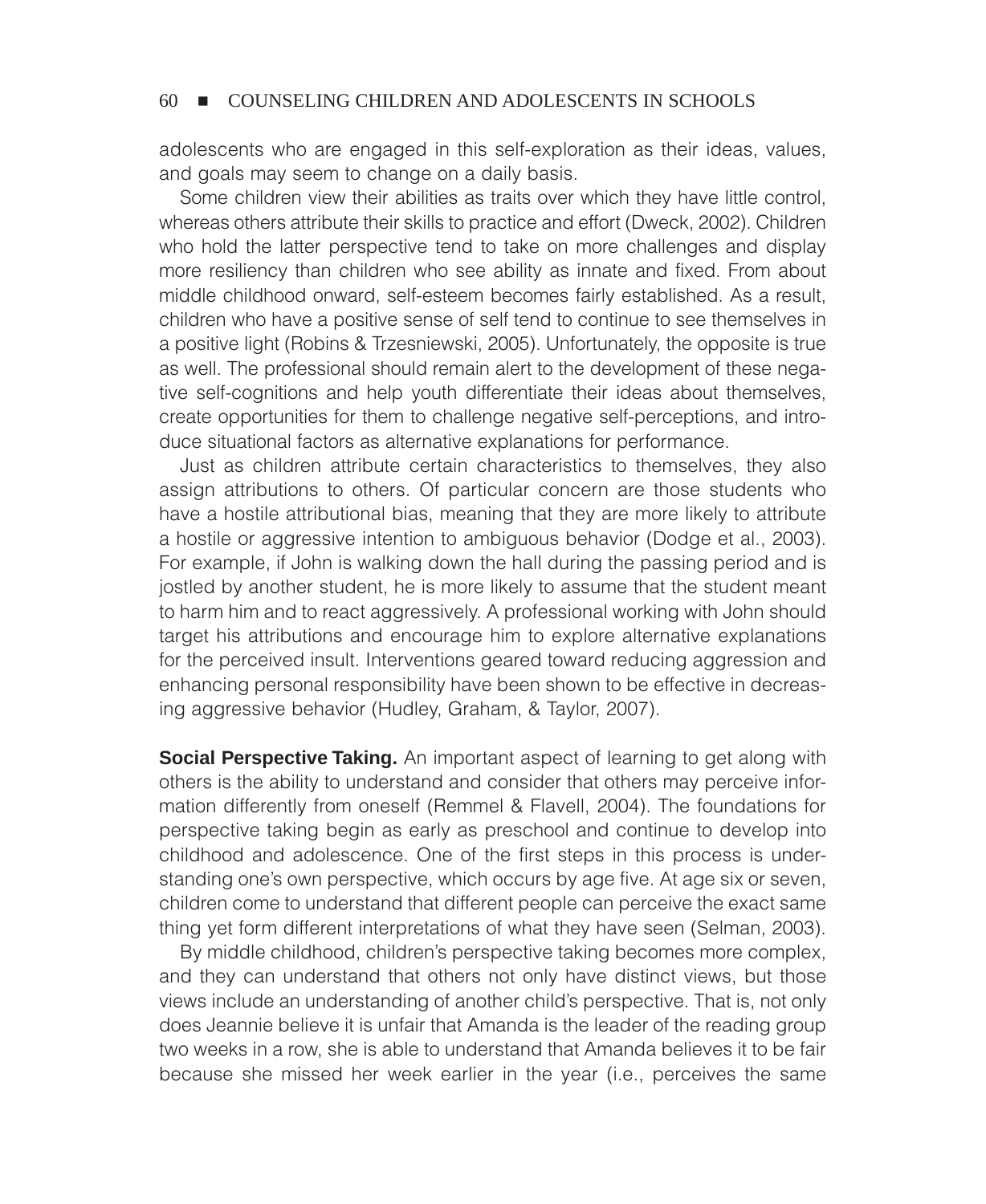event differently). Further, Jeannie and Amanda understand that the other has a different point of view (reciprocal understanding). As children enter adolescence and adulthood their ability to understand broader perspectives across multiple levels increases (Selman, 2003). Despite this understanding, aspects of egocentrism continue into adolescence and even adulthood. For example, adolescents often overestimate the amount of attention that other people pay to them, a concept known as "imaginary audience" (Alberts, Elkind, & Ginsberg, 2007). For the professional working with Angelina, a young adolescent with cognitive delays who is struggling to make friends, the focus of the intervention may be on improving perspective-taking ability to facilitate improved interactions with others.

As with other areas of development, culture plays an important role in one's sense of self (Morelli & Rothbaum, 2007). For example, in Western societies, particularly North America, the orientation tends to be more *individualistic*, and children are encouraged to focus on their own goals, motivations, and needs (Markus & Hamedani, 2007). Children are reinforced for being confident and having a strong sense of self-worth based on their own accomplishments (McDevitt & Ormrod, 2010). Other societies place a greater emphasis on families and communities and are considered to be more *collectivist* in orientation (e.g., East Asia). In these societies, an individual's sense of self is considered part of a strong social network that includes their families and communities (Wang & Li, 2003). This distinction may be too simplistic and overlook important differences across culture and domain. Wang and Li (2003) described a more complex structure where a relational orientation remained relatively stable over time, but individualistic goals related to learning and achievement increased as Chinese children progressed in school. It has also been suggested that children who are from collectivist societies may have less need for positive self-regard (Heine, Lehman, Markus, & Kitayama, 1999) in relation to American society and are more able to admit self-limitations (Brophy, 2004).

This brief review of development highlights some of the various ways that children's developmental level can impact their participation in the counseling relationship. In Table 3.1 we have summarized some of the key aspects of development across different domains and provide potential implications for the practice of school-based professional helpers. It is important that we do not talk down to children, but at the same time, we cannot ask them multipart questions, use abstract language, and expect them to respond. We must be careful to break ideas into smaller parts, to use examples and visuals when possible, to pace ourselves, and to be aware of our level of language.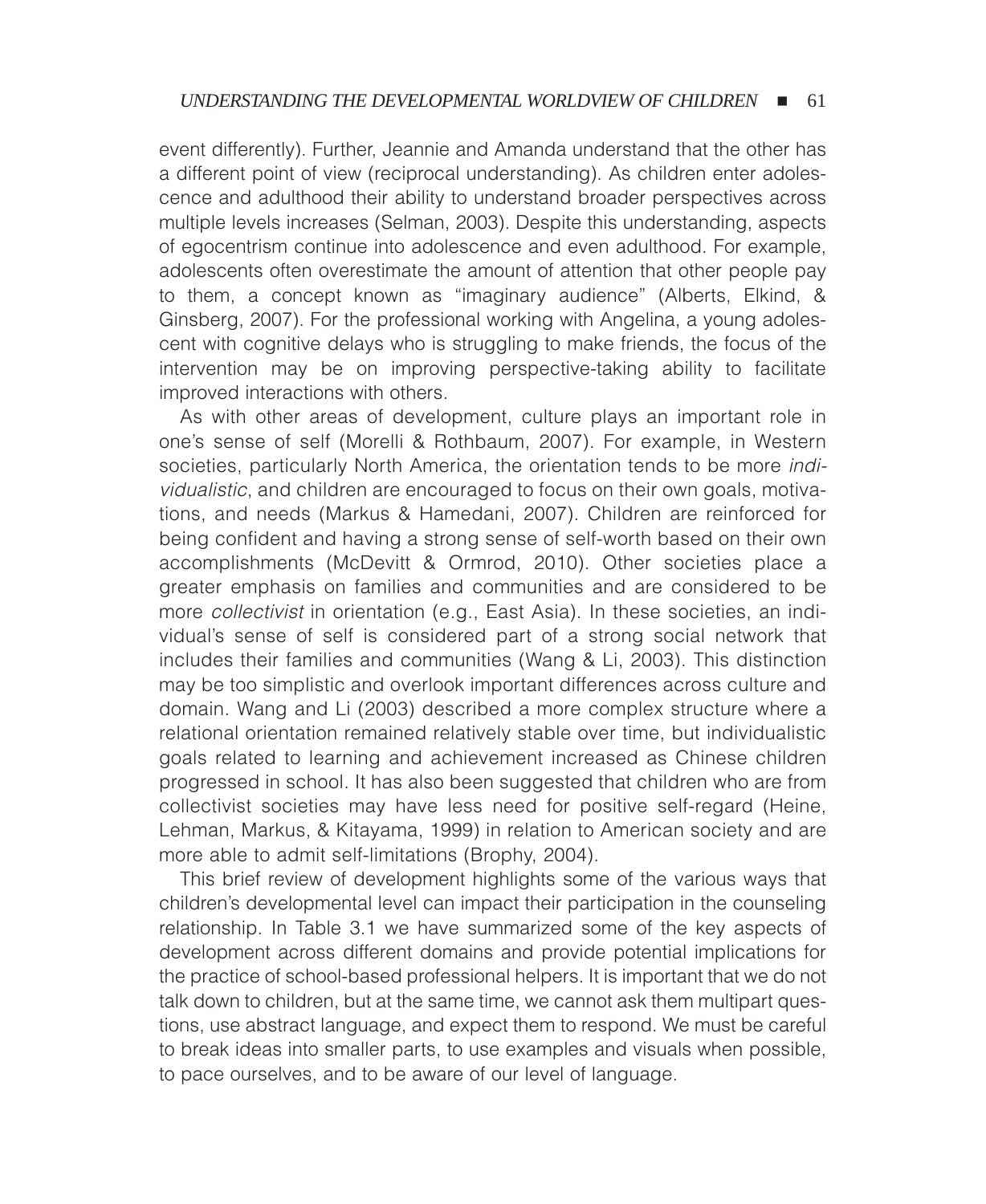| <b>Child's Developmental Level</b>                                                                                                                                                          | <b>Possible Implications for School-Based</b><br><b>Professional Helpers</b>                                                                                                                                                                                                        |  |
|---------------------------------------------------------------------------------------------------------------------------------------------------------------------------------------------|-------------------------------------------------------------------------------------------------------------------------------------------------------------------------------------------------------------------------------------------------------------------------------------|--|
| <b>Cognitive</b>                                                                                                                                                                            |                                                                                                                                                                                                                                                                                     |  |
| Preoperational: Children<br>(ages 3-6*) have difficulty<br>handling more than one<br>concept at a time.                                                                                     | The professional is careful to introduce only<br>$\bullet$<br>one new idea at a time into a session.<br>• Use concrete examples and manipulatives<br>(e.g., puppets, games) to assist the child's<br>understanding.                                                                 |  |
| Concrete operational: Children<br>(ages 7-12) are able to apply<br>logic to classify objects<br>(or understand relationships<br>between objects and ideas from<br>more than one dimension). | Hands-on strategies should be incorporated<br>$\bullet$<br>to help the child understand connections<br>between ideas.<br>• Sand play activities can be incorporated to<br>allow child opportunities to sort, arrange,<br>and group objects (Carmichael, 2006).                      |  |
| Formal operational: Adolescents<br>(13-adult) begin to use more<br>abstract thinking and are able to<br>formulate and test hypotheses<br>using logical thought and<br>deductive reasoning.  | Children and young adolescents tend to seek<br>information that confirms their beliefs and are<br>less likely to attend to information that would<br>be disconfirming. The professional may need<br>to introduce and reinforce alternative<br>explanations for interpreting events. |  |
| <b>Physical</b>                                                                                                                                                                             |                                                                                                                                                                                                                                                                                     |  |
| As the brain develops, children<br>have an increasing ability to<br>attend, remember, and process<br>new information.                                                                       | At younger ages, counseling sessions will<br>likely be shorter (~30 minutes), concepts<br>will need to be repeated, and the helper will<br>need to incorporate "wait time" (that is, give<br>the child time to respond through the use of<br>silence) into the session.             |  |
| Timing of puberty                                                                                                                                                                           | Helpers will want to be sensitive to students<br>$\bullet$<br>who are significantly different from their<br>peers and provide education and support.                                                                                                                                |  |
| <b>Moral</b>                                                                                                                                                                                |                                                                                                                                                                                                                                                                                     |  |
| Preconventional stage                                                                                                                                                                       | • Children may have difficulty judging for<br>themselves the usefulness of their behavior<br>in meeting goals as their judgments will be<br>based on whether the behavior was<br>rewarded or punished.                                                                              |  |

## **Table 3.1** Developmental Stages and Implications for School-Based Professionals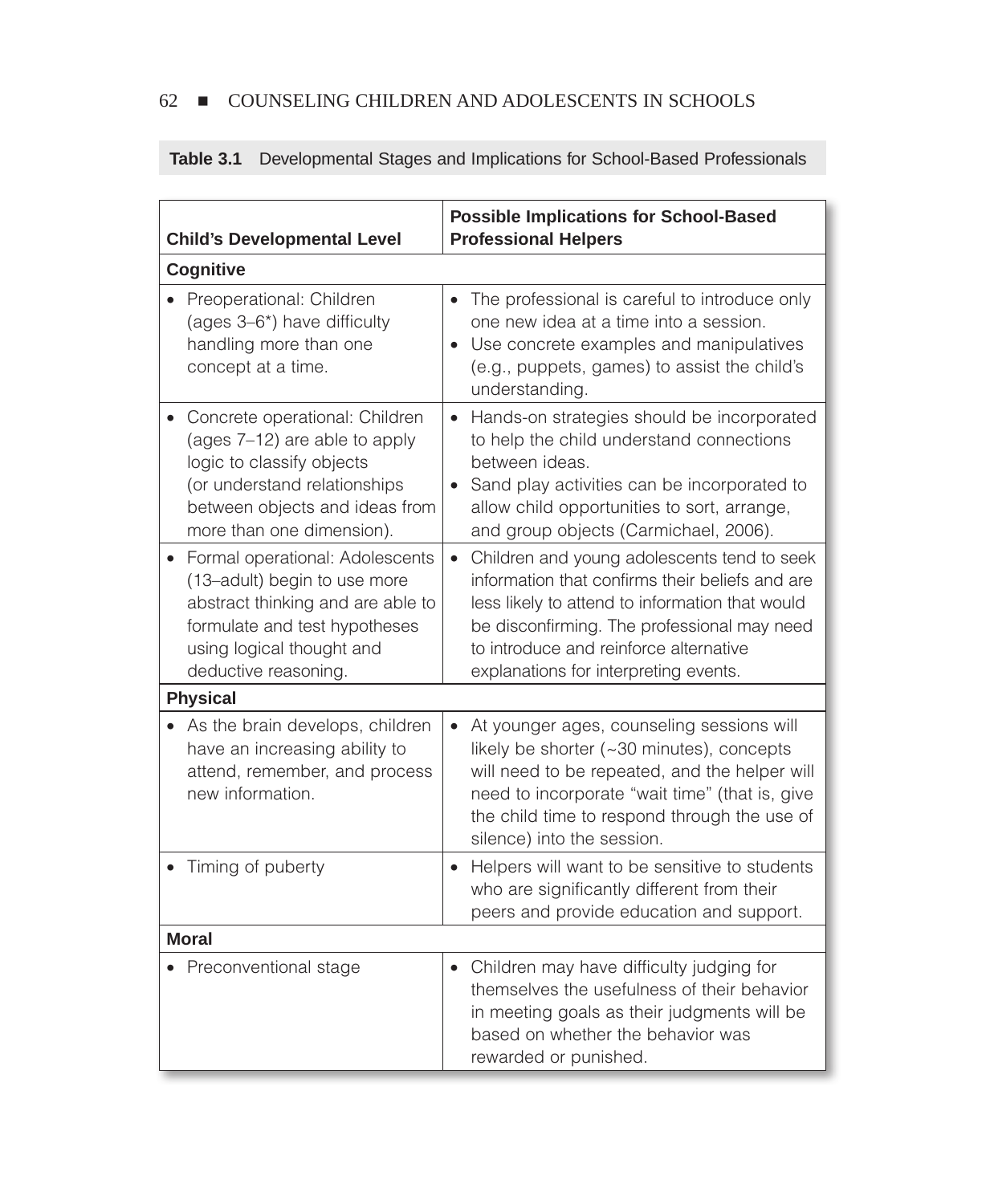| <b>Child's Developmental Level</b> | <b>Possible Implications for School-Based</b><br><b>Professional Helpers</b>                                                                                                                                                                                                                                                 |  |
|------------------------------------|------------------------------------------------------------------------------------------------------------------------------------------------------------------------------------------------------------------------------------------------------------------------------------------------------------------------------|--|
| Conventional stage                 | • Children may be hesitant to share<br>information with you as an adult and may<br>fear being perceived as "bad."<br>Professionals must be especially<br>careful not to lead children with<br>questions or suggestions as young<br>children are particularly eager to be<br>seen as "good" (e.g., compliant<br>with adults). |  |
| Postconventional stage             | Adolescents may want to explore aspects<br>$\bullet$<br>of morality from different perspectives and<br>will likely want to know the professional's<br>opinion on controversial topics (e.g., sex<br>before marriage, abortion).                                                                                              |  |
| <b>Social/Emotional</b>            |                                                                                                                                                                                                                                                                                                                              |  |
| Temperament                        | The professional may consider the<br>"goodness of fit" (Kristal, 2005) for young<br>children who are experiencing behavioral<br>challenges.                                                                                                                                                                                  |  |
| Self-concept                       | The professional may need to help children<br>differentiate aspects of themselves versus<br>adopting an "all good" or "all bad"<br>perspective.<br>• Children may seek out reinforcement for<br>negative aspects of themselves, and the<br>professional can help them to identify and<br>change this pattern of behavior.    |  |
| Social Perspective Taking          | Young children may not understand that<br>$\bullet$<br>others see situations differently from<br>themselves.<br>The professional can facilitate reciprocal<br>social perspective-taking when<br>conflict occurs.                                                                                                             |  |

\*Age ranges presented in this table represent approximations and vary for every child based on his or her own unique pattern of development.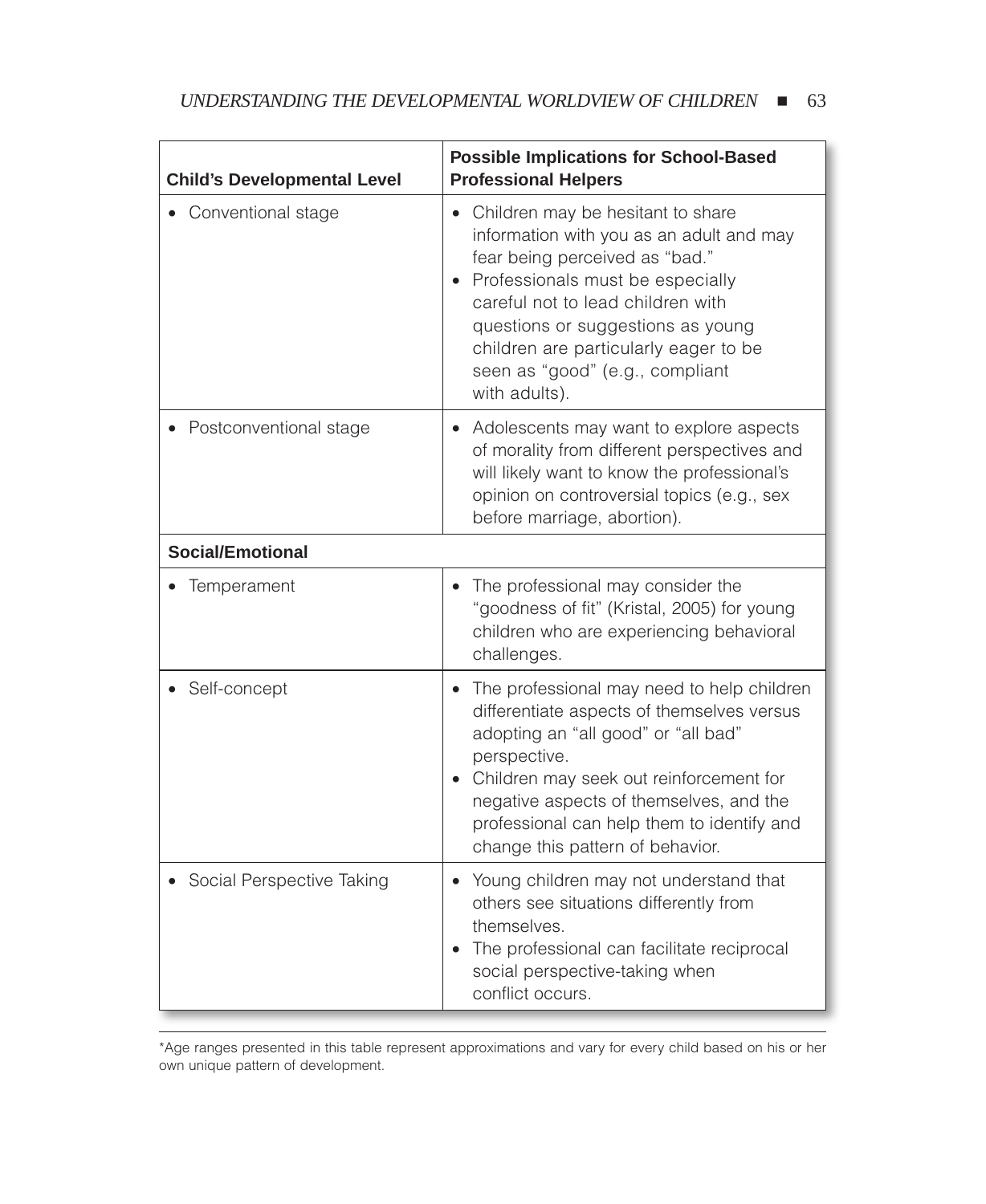## **WORKING WITH STUDENTS WITH SPECIAL NEEDS**

Students with learning disabilities account for the majority of the school population who receive special education services. *Learning disability* refers to a broad range of difficulties that may affect reading, writing, math, reasoning, and expressive/receptive language. Students who have learning disabilities most often have average levels of cognitive ability but are achieving at a rate much lower than expected. Although the causes of learning disabilities are quite varied and often unknown, they are thought to arise from a cognitive processing problem (Learning Disabilities Association of America, n.d.). As might be expected, learning difficulties affect students across social as well as academic settings. Students with learning disabilities often struggle with poor selfconcept and social skills deficits (Raines, 2006).

Counseling programs that address social, personal, and career needs are important to helping students with learning disabilities to achieve their goals (Reis & Colbert, 2004). In their study of elementary-aged children with learning disabilities, Shechtman and Pastor (2005) found that group counseling either on its own or when combined with academic interventions resulted in more positive outcomes for these students than receiving academic intervention only. When counseling students with learning disabilities, it is important to keep in mind that their style and pace of learning may differ from those of their nondisabled peers. As a result, you may need to modify your curriculum, your method of presentation, your pace, and possibly your vocabulary to ensure that your students understand the material. The school-based professional will want to incorporate activities and examples that are meaningful to the student client and ensure that the interactions are both focused and fun.

Children with intellectual disabilities can also benefit from services directed to their specific needs. There are many different levels of ability among children who are intellectually disabled and levels of support needed (intermittent, limited, extensive or pervasive; Wicks-Nelson & Israel, 2003). Students with mild cognitive delays are most likely to be included in the regular classroom milieu and to face social and academic pressures. Some of the most common areas for support include developing adaptive skills, interpersonal relationships, language skills, and coping with emotional concerns (Hardman, Drew, Egan, & Wolf, 1993). Additionally, school-based professionals may want to facilitate specialized skill-building groups such as those that focus on self-advocacy. The school-based professional will want to use clear communication, break instructions down into manageable bits, review information frequently, and be encouraging and respectful of students (Parette & Hourcade, 1995).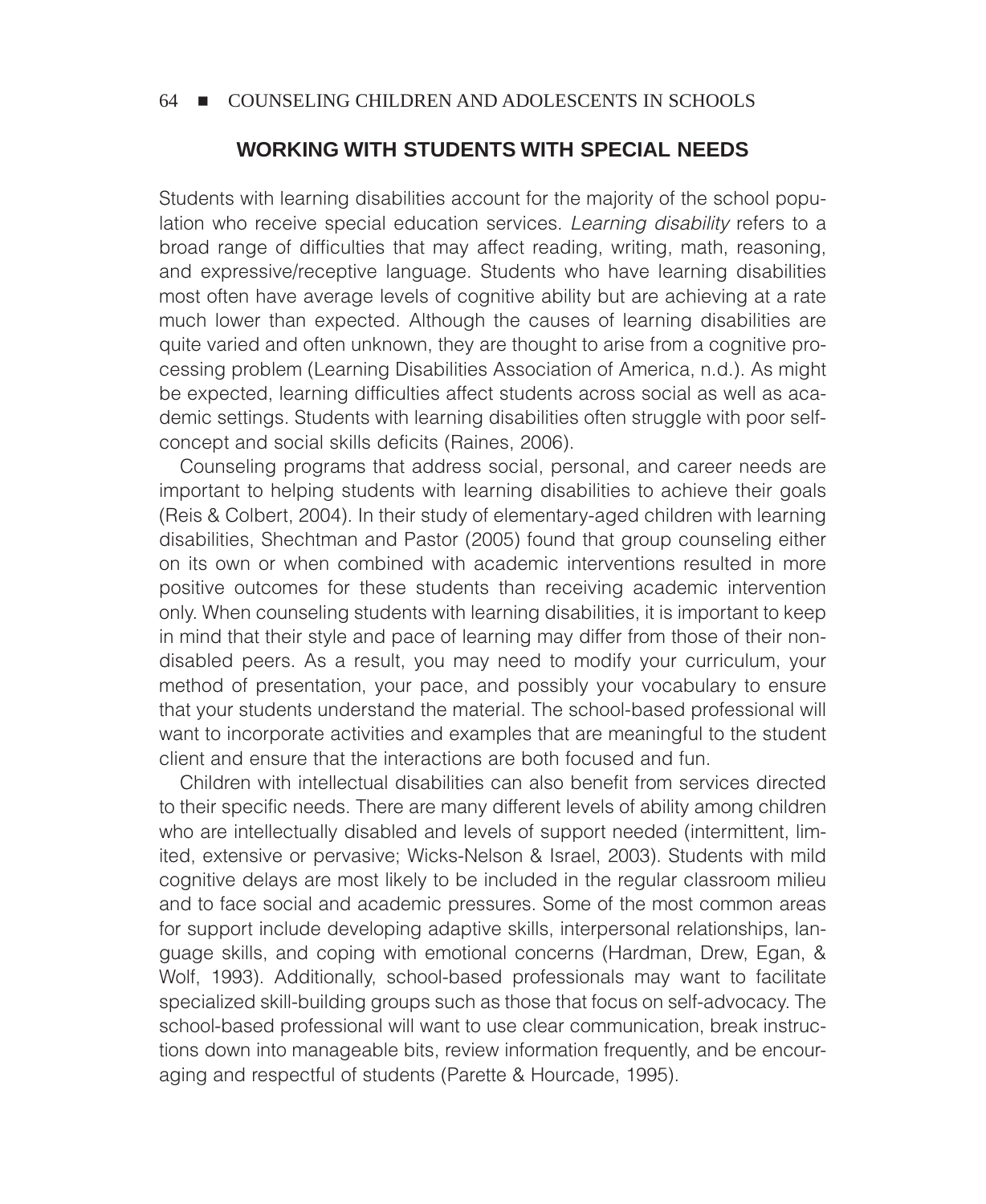#### UNDERSTANDING THE DEVELOPMENTAL WORLDVIEW OF CHILDREN **= 65**

At the other end of the ability spectrum are children who are gifted, who also sometimes experience social and emotional difficulties at school. For some gifted students, academic pressures and feeling different from peers contribute to these problems (Peterson, 2003). Many gifted students experience developmental unevenness where specific developmental levels are more advanced or lag behind others (e.g., cognitive versus emotional; Reis & Renzulli, 2004). Several different types of programs may be helpful for students who are gifted as well as those who are twice exceptional (gifted/learning disabled) including individual counseling, strategies for enhancing coping skills, and consultation with teachers regarding the unique needs of specific students (Reis & Colbert, 2004). Further, group counseling with gifted students may help them to realize that there are other students who having experiences similar to their own, and together the group can work toward expressing feelings appropriately, developing coping strategies, and building a supportive network (Reis & Colbert, 2004).

#### **CHILDREN WITHIN AN ECOLOGICAL PERSPECTIVE**

Child development occurs within the contexts of their family, school, peer group, and community. Children, especially the youngest, are "extraordinarily dependent on their psychosocial context to achieve adaptive functioning and mental health" (Steiner, 2004, p. 17). They are greatly impacted by their environments, and the contexts of their lives must be considered in developing an understanding of their needs as well as in intervention planning. For example, many changes have occurred in families over the last several decades including high rates of divorce, single parents, same-gendered parents, and children raised by grandparents. It is important to appreciate and respect these new family configurations but also not to be afraid to make suggestions on ways to improve family functioning to help children achieve in school.

An ecological theoretical framework can be useful for understanding these different settings and the relationships between contexts. Bronfenbrenner (1979) examined the social environment in a comprehensive manner and described the multiple spheres of influence that impact children. As shown in Figure 3.1, the influences of family, peers, school, and community are embedded within this ecological model. For example, when we consider risk, it is not just characteristics of the individual that place him or her at risk but the interactions between the individual and the environment (Gordon & Yowell, 1999). A social-ecological model framework such as Bronfenbrenner's (1979) ecological model can also be used to conceptualize service delivery at different levels.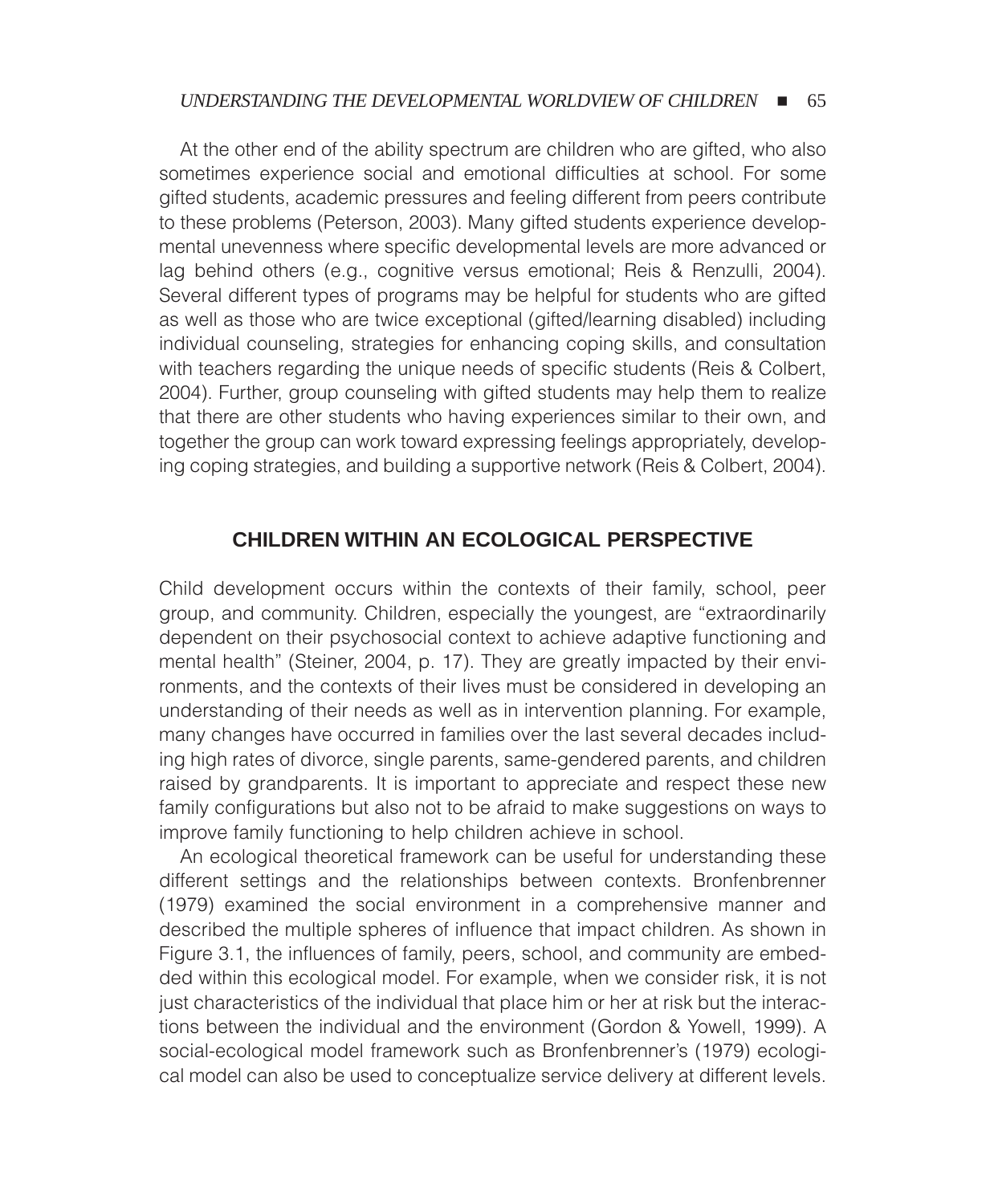



Because of all the complex links between the health of an individual and that of a system, an intervention directed solely at changing the individual is less likely to be successful than one that addresses the needs of the broader system (Weisz et al., 2005).

The ecological model has four contextual environments that impact the individual: the microsystem, mesosystem, exosystem, and macrosystem. The *microsystem* includes environments in which the child interacts on a daily basis, such as the home and classroom milieus. The relationships between contexts (e.g., the parent's *interactions* with the school) are addressed in the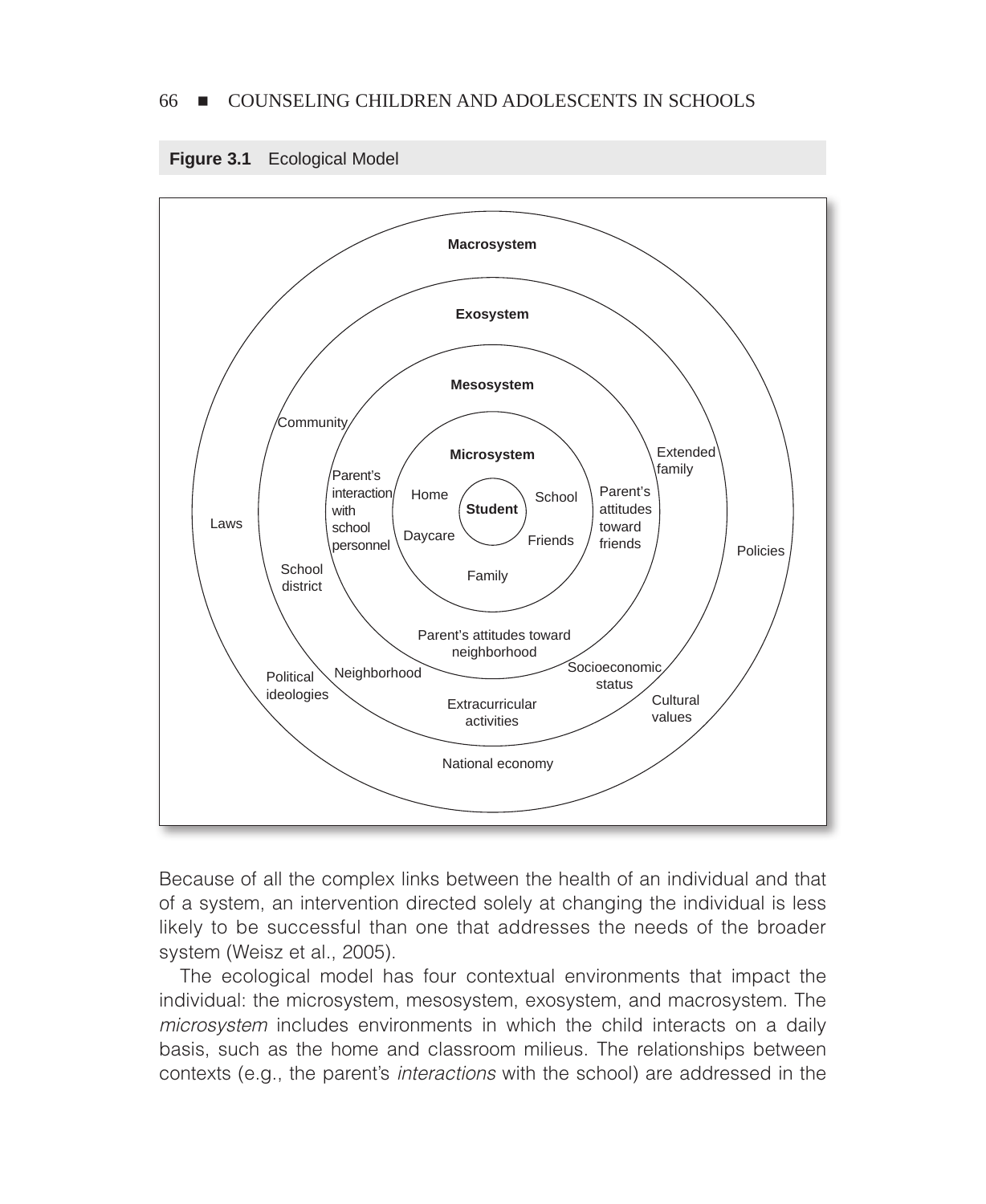*mesosystem.* The *exosystem* might comprise the family's socioeconomic status, the neighborhood, and the larger school system. Finally, the *macrosystem* includes the larger institutions and culture that directly or indirectly impact the individual such as legislation, government programs, and the entire educational system. When considering a child's circumstances, it is important to consider variables at each of these levels and determine the degree of fit between the individual and the environment. As an illustration, consider the case of Ashley, a sixth-grade student in your middle school in a small, rural community.

Ashley is a vibrant, friendly young adolescent who is falling behind her peers academically. A review of her records indicates that she is also starting to miss a great deal of school. Her teachers have not expressed concern, but you have overheard them complaining about the various excuses that her parents have made for her late homework or missed days of school. You decide to meet with Ashley and quickly develop a good rapport. Ashley describes a complicated custody arrangement where she spends a few nights with her father, a few nights with her mother, and weekends with her grandmother. Occasionally, she stays with her aunt because she wants to play with her cousins. Although she does not seem bothered by these arrangements, it becomes clear that she has found ways to take advantage of the situation so that she is able to miss school without her parents' full awareness (e.g., missing one day while staying at her father's house and another while she is with her aunt). Ashley indicates that she has friends, and it is the social aspect of school that she enjoys the most. When you ask her about her interests and her future goals, she does not express any definite career goals and instead seems pretty disengaged from academics and learning. She cannot identify a favorite subject and states that all of her classes are hard.

In your conversation with the principal, you find that she is considering referring the family to the district's truancy officer and that there may be a recommendation for truancy court. The district has a strict policy on attendance, and even though Ashley's missed days of school are excused by a family member, it seems clear that these absences are not necessarily related to illness or appointments.

There are many ways to conceptualize Ashley's situation. She is demonstrating risk of dropping out as she misses many days of school, is academically behind, and does not seem to be engaged in learning. You might envision goals for her that would include improving her attendance, increasing her grades, and possibly developing a greater level of motivation toward school. An ecological perspective provides a framework for organizing all of the important aspects of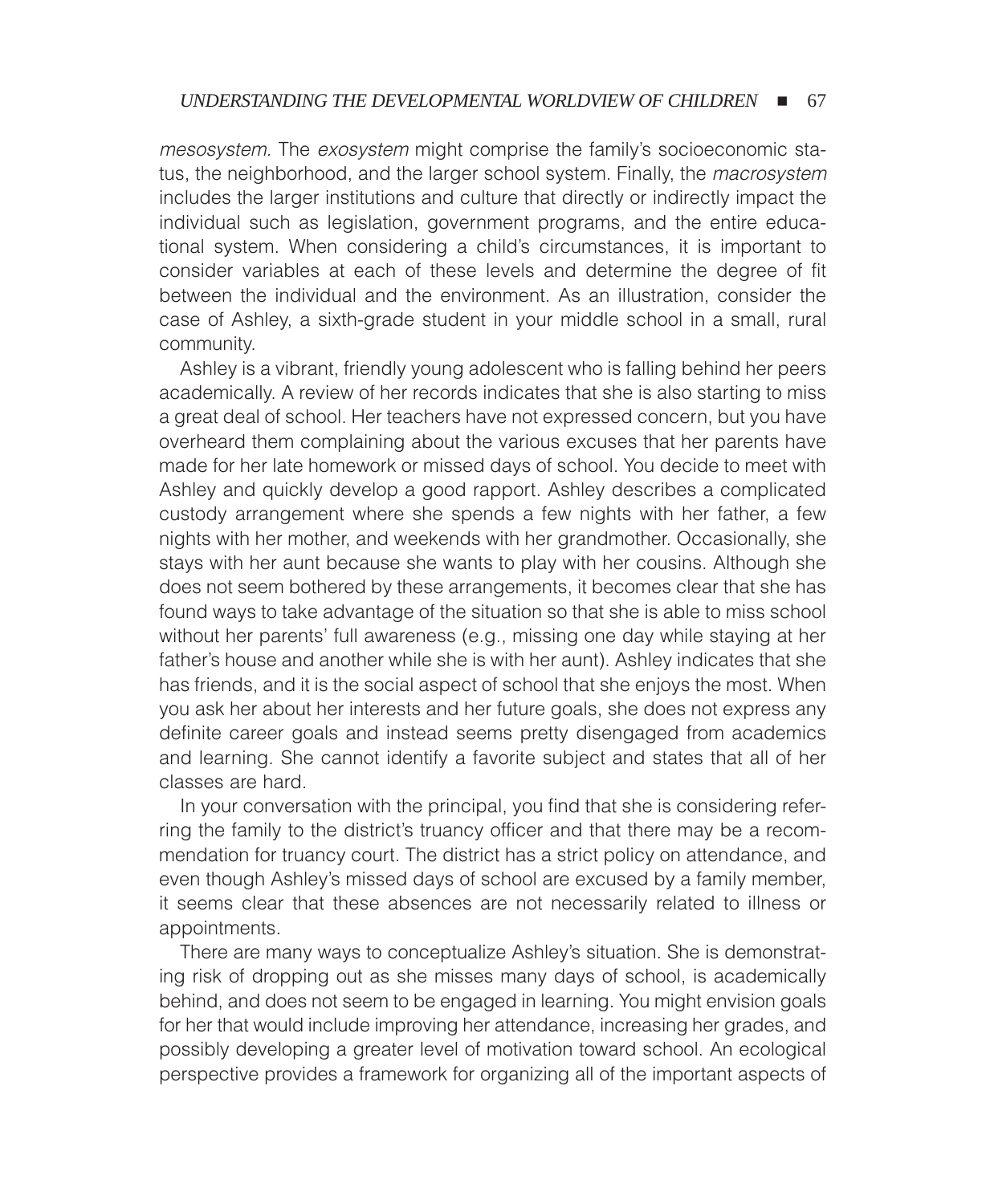her context that may play a role in her current situation. For example, at the microsystemic level, you would look at the three contexts of family, school, and friends as these are parts of Ashley's daily life that impact her directly. Ashley has an extended family with whom she is very close. However, because of inconsistent communication patterns between family members, Ashley is sometimes not monitored closely and is able to miss days of school. Additionally, the multiple switches during the week contribute to a lack of organization where a needed book is at her father's house and her backpack is accidentally left in her mother's car. She has good peer relationships and notes that her friendships are an important part of her school attendance.

At the mesosystemic level, you would consider the relationship between the three contexts of family, friends, and school. Little is known about how Ashley's parents feel about her friends, but communication with the school is spotty at best. Therefore, this lack of connection between her family and school may be contributing to some of the problems. As noted, her friends are an important aspect to her school attendance. At a broader level, the exosystem, you consider aspects of her neighborhood, extended activities in the community, and policies and practices in the school district. Ashley does not engage in any afterschool activities, and there are limited opportunities outside of the school setting because of the small size of the community. She does not express any real interests beyond spending time with her family and caring for her younger cousins. As noted, your district has very strict attendance policies, and the principal has been considering referring Ashley's family to truancy court for her poor attendance. Finally, at the broadest level, is a consideration of the laws, policies, and culture that might have an indirect effect on the current situation. Remember, Ashley's family lives in a small, rural community where many individuals do not pursue higher education and instead tend to stay in the community and find work in various service and agricultural positions.

Based on this ecological framework, you decide that rather than just working with Ashley, it might be important to meet with all of the adults in Ashley's life to address some of the attendance and organization issues, as well as to establish better communication. Additionally, although you are concerned with Ashley's lack of investment in school, you wonder about referring her to the child care training program that will be offered as part of your school's 4-H program. It might be a starting point to help establish for Ashley that learning can help her achieve her goals and make her better at something that she likes to do. You also recognize that her friends are a strength and decide to spend some time thinking about ways to build them into a support plan for Ashley.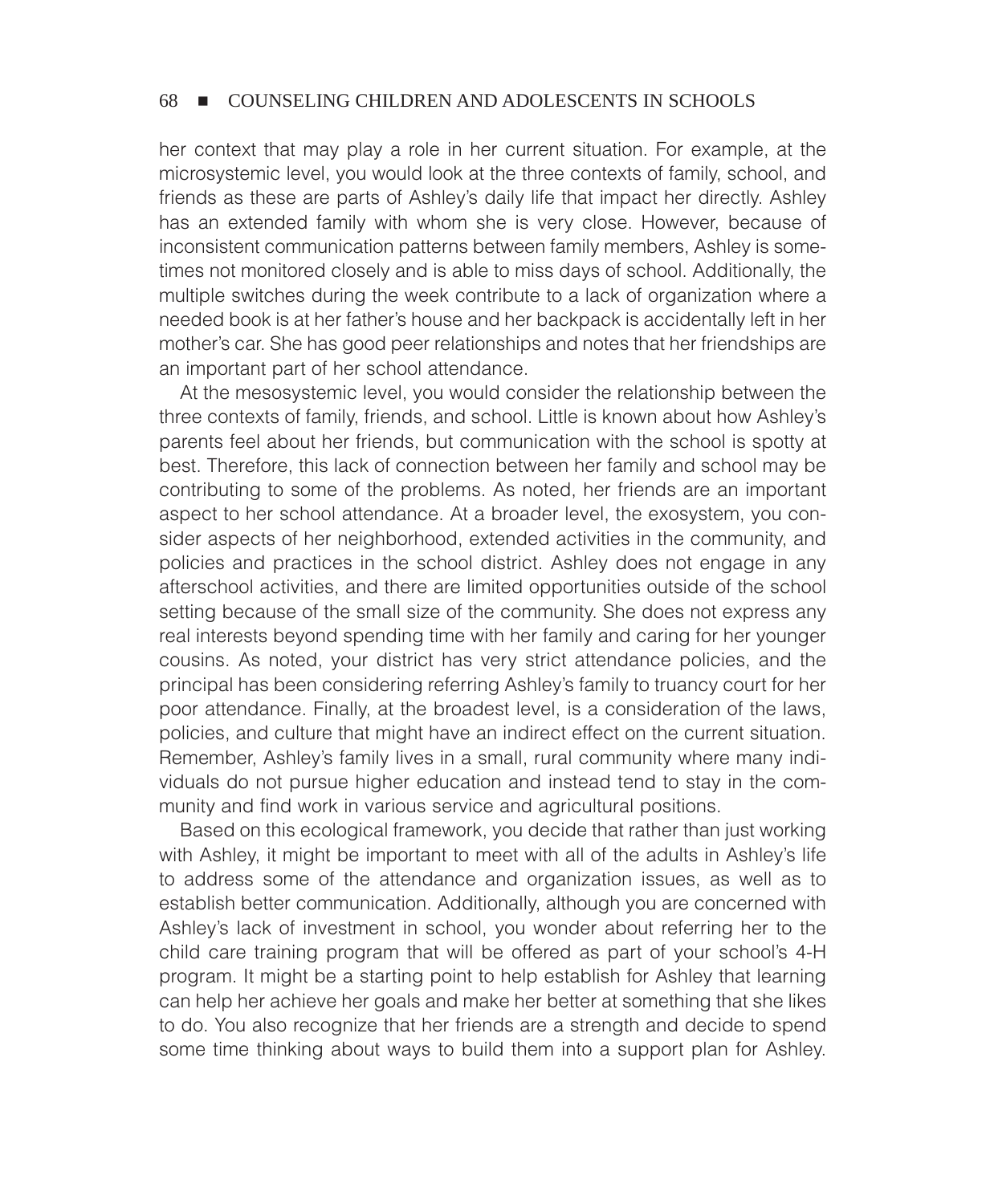Although you will certainly talk to Ashley and help her to establish her own goals, you also realize that you now have many more potential interventions.

## **SPECIAL CONSIDERATIONS IN COUNSELING CHILDREN AND ADOLESCENTS**

Children and adolescents present with many distinctive qualities that create both a joy *and* a challenge in counseling relationships. From a practical perspective, it's important to keep in mind that children and even young adolescents do not typically self-refer; they are usually referred by an adult who sees the child as having a particular problem to resolve (Prout, 2007). When this is the case, children may not see that there is a "problem," or the adult's goals for counseling may not match those of the youth. The young person may feel punished by the referral and, as a result, be resistant to working with the professional helper. Additionally, the child may not have a clear view of what is supposed to happen in counseling. If the youth is older, she may have preconceived ideas drawn from media portrayals. In the schools, there may be the stigma of "having to go to the counselor's office." When this is the case, one of the critical aspects of counseling is to build a relationship and come to agreement that some type of change is necessary.

## **Working With Children**

Although we have described several developmental aspects that are key for working with children, it is important to emphasize a young child's limited linguistic development. In many ways, one of the toughest challenges is learning to perform the microskills of counseling while matching the verbal level of a younger child. The degree to which children utilize a concrete interpretation of words can sometimes surprise new helpers. For example, after listening to Shannon relate how she had improved her behavior and academics compared to last year, the helper responded, "You're proud of how much you have grown since last year." The child smiled and responded, "Yes, two whole inches."

It is also important to consider that younger children may lack clarity about time, amount, and frequency. Thus, events that happened some time ago may be presented as recent occurrences, and it may be difficult to draw conclusions around the frequency of behaviors. For a school-based helper, this means that younger students may struggle with the sequence of events or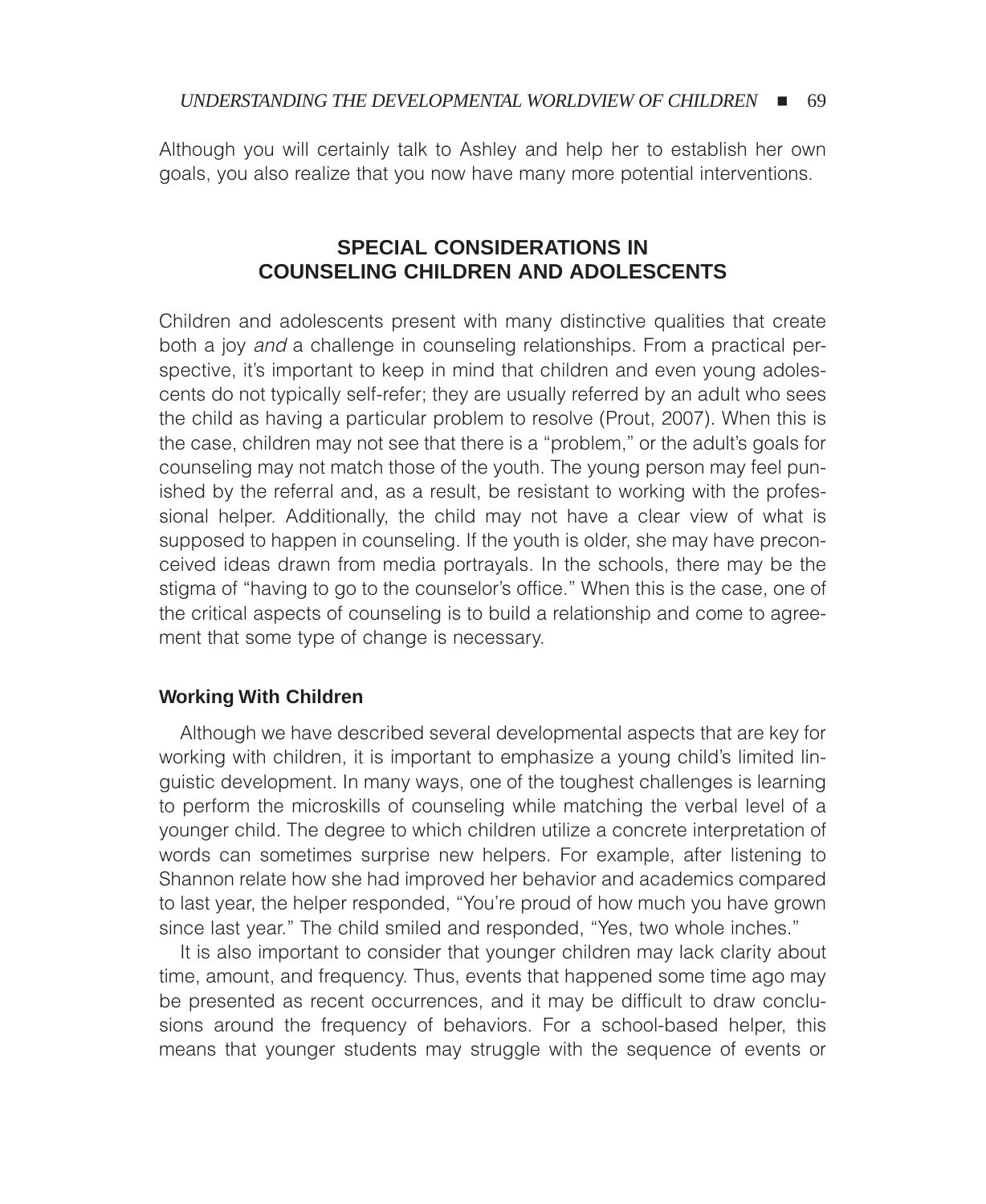remembering when events happened. They may describe a trip that happened three years ago as having happened the day before. When a child describes going to a place where there were palm trees as having happened over the last weekend, it is often a struggle for the new practitioner to tease out whether the child is remembering a past event, lying, or relating experiences from a weekend trip to the beach.

Finally, the course of counseling may be more unpredictable with children because they are often more reactive to their environments, and their personalities are less established (Prout, 2007). An issue that was of great importance one time may no longer be relevant by the next time you see the child. To accommodate some of these developmental challenges, helpers can use concrete examples, hands-on activities, clear interpretations of rules, and careful explanation of consequences.

When working with children in the schools, you will need to set limits related to noise levels, behaviors, and materials. Although the counseling room should be a place where student clients can be open and explore their feelings, they cannot be allowed to deviate too far from established rules, disturb surrounding classes, or destroy school property. Establishing clear boundaries helps children know the expectations for acceptable behavior, allows them to learn interpersonal responsibility, and keeps them safe (Landreth, 2002; O'Connor, 2000). (See Chapter 9 for an expanded presentation of limit setting.)

#### **Working With Adolescents**

Although adolescents are more linguistically similar to adults, aspects of their social, emotional, and cognitive stages present unique challenges to the professional. As with children, there is more unpredictability in the therapeutic relationship with an adolescent, and the professional should be prepared to use a wide range of therapeutic approaches. The professional will want to work quickly to build a strong therapeutic relationship in order to keep the adoles-

It is important that you do not try to sound "hip" by using terms that are not part of your regular vocabulary, unless you are quoting the client.

cent engaged (Weiner, 1992). One strategy for building rapport includes helping the adolescent feel at ease by explaining what to expect and clarifying any misperceptions. We do not recommend long periods of silence to formulate a response or to allow the adolescent time for reflection during earlier sessions. Be sensitive to nonverbal behaviors that help you identify the underlying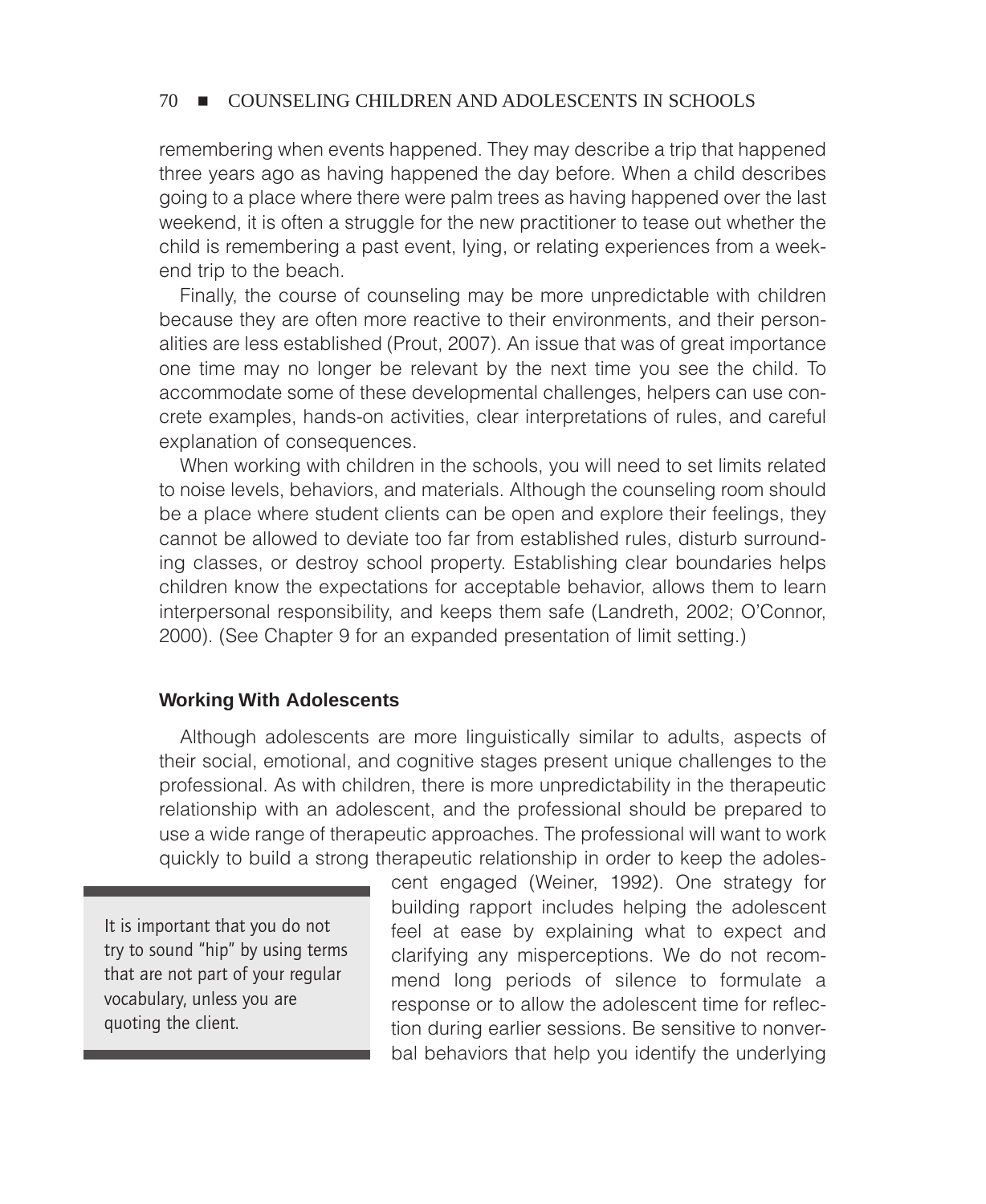affective state (e.g., eye rolling, setting back, crossing arms, tensing body). Some knowledge of current fads, trends, and lingo may also be helpful in the early stages of building a relationship.

We also do not recommend the use of a lot of probing about deep personal feelings or challenging the adolescent to explain misbehavior as this type of interaction may increase a student's resistance. You will want to avoid the use of "why" questions as individuals typically cannot explain their behaviors and this type of question can create defensiveness. Instead, explain your thoughts explicitly, phrase questions concretely, and in general, use a genuine, direct approach. Your therapeutic approach will "look" more spontaneous and conversational. This type of approach also communicates that you like and accept the adolescent (Prout, 2007).

In your work with adolescents, Prout (2007) recommended that you find a balance between dependence and independence. That is, adolescents should not be treated like children, nor should it be communicated that they are free to make all of their own decisions. Also recognize that the adolescent client will likely be curious about you and your attitudes and opinions. Be willing to share, but cautiously (e.g., only if directly asked or using it to explore or open a new area). In this example, the school counselor shares a little bit about her experiences as an adolescent as she believes it will help her student client tell her own story.

| Lydia: | I don't like it at this school. All the kids here are mean to me. |
|--------|-------------------------------------------------------------------|
|        |                                                                   |

#### **School**

**Counselor:** The change to this school has been tough, and the students here don't seem very friendly to you.

- **Lydia:** They aren't. I try to ignore them, but I feel so left out. I've even started hanging out with the kids who smoke just because they'll talk to me.
- **SC:** [attentive and nodding]
- Lydia: Yeah, I mean, I know it's stupid. Have you ever smoked?

**SC:** Hmm, well, yes, I did try it a couple of times, but I didn't like it. I'm wondering if that is something you have been thinking about so you can fit in with the other kids who smoke.

**Lydia:** Actually, I have started smoking, and I know it's dumb.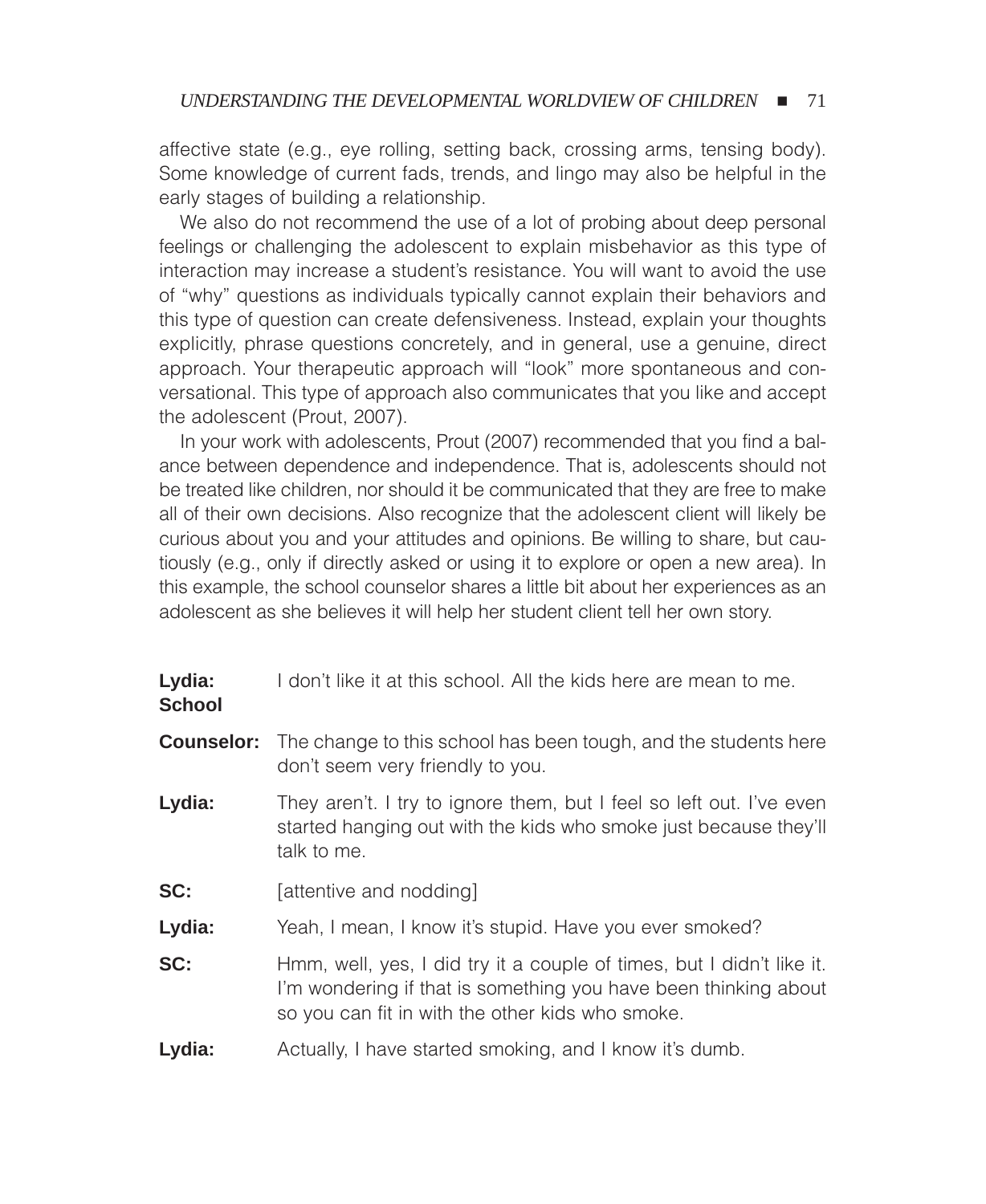The school-based professional was brief in her response and immediately returned the focus back to Lydia. In other situations, the professional helper may decide not to disclose information to the student as in the case that follows.

| David (a ninth-grade        |                                                                                                                                                                                                                                              |
|-----------------------------|----------------------------------------------------------------------------------------------------------------------------------------------------------------------------------------------------------------------------------------------|
| student):                   | I know why you've called me down here. My grades<br>are in the toilet, and my mom probably called you.                                                                                                                                       |
| <b>School Psychologist:</b> | It sounds like you have a pretty good idea about why<br>you are here, and you're not too happy about it.                                                                                                                                     |
| David:                      | Well, it's so stupid. My mom and dad stopped me<br>when I came home the other night, and they got all<br>mad because they said I smelled like beer. I mean,<br>what's the big deal? Everyone drinks beer. They<br>grounded me for two weeks. |
| SP:                         | You're angry with your parents for grounding you and<br>don't believe it is fair because it seems like other kids<br>drink beer as well.                                                                                                     |
| David:                      | Yeah, I mean, didn't you drink beer when you were<br>my age?                                                                                                                                                                                 |
| SP:                         | You're wondering whether that's something I did as<br>well. I'm guessing that if I said I had, you'd feel even<br>more certain that your parents were wrong.                                                                                 |
| David:                      | Maybe. I guess I know that they're not wrong, but I just<br>feel like they treat me like such a baby.                                                                                                                                        |

Through your interactions, try to determine the motivation behind the question. Sometimes students ask questions because they want to know whether their own experiences are "normal." In other instances, as in the case with David, the student may not really want to know the answer to a question. It is simply a way to deflect attention from a difficult conversation. It is also important to remember that although you are legally obligated to keep information confidential, your student client is not. Do not disclose information that would be harmful to you as a professional if it were to be shared publicly. We provide additional guidelines on using self-disclosure in Tour 3 of the *Practice and Application Guide.*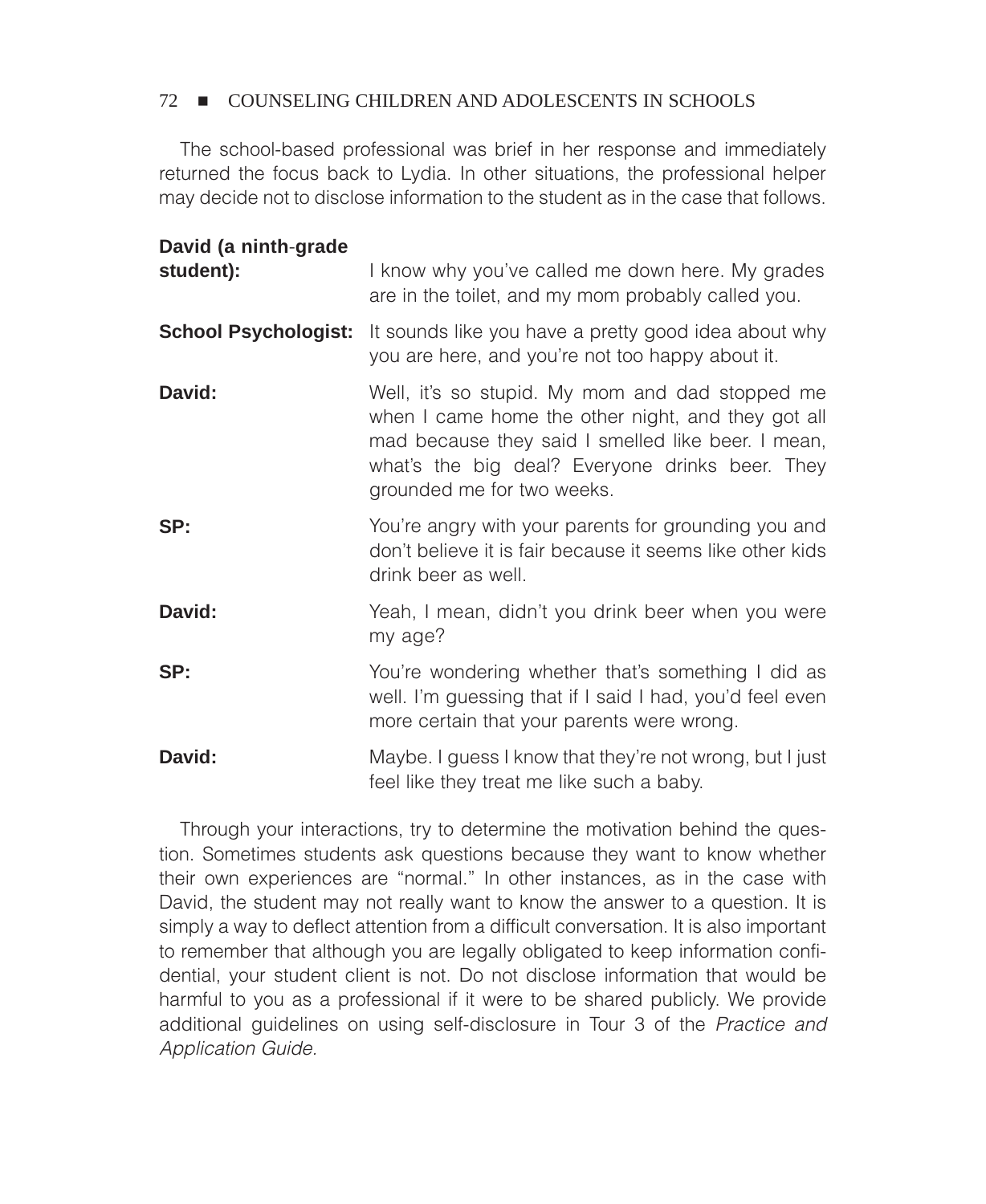#### *UNDERSTANDING THE DEVELOPMENTAL WORLDVIEW OF CHILDREN*  $\blacksquare$  73

The dynamic nature of development in children and adolescent populations can create a unique challenge for school-based professionals. With minor modifications, counseling skills can be used effectively with students of all abilities and grade levels. School-based professionals will want to take time to understand the ways in which children interpret their world in order to effectively communicate, build strong relationships, and enlist environmental supports.

## **Activities**

- 1. Practice introducing the role of the counselor to a 6-year-old, a 10-yearold, and an adolescent. How does your vocabulary change?
	- a. How would you define counseling for a very young child?
	- b. How might you address an adolescent's challenge that you are someone who will side with the school or with his or her parents?
- 2. Using information from the vignette, describe the contextual influences affecting the child's current functioning.

Caleb is an active, sensitive six-year-old who has just moved with his mother to a small apartment near his new school. After years of loud, intense arguing, his mother and father recently divorced, and he is now living with his mother who has taken two jobs to make ends meet. The family had lived in a stable, middle class neighborhood, but Caleb and his mother are now living in an impoverished area of town where he is not allowed to play outside. Caleb also has limited contact with his father who has moved to a new state. Because of his mother's jobs, Caleb spends the majority of his days in the care of others. He attends school during the day and then is at the day care provider into the evening hours as well as all day Saturday. Caleb's behavior at home and school has become progressively more difficult. He is aggressive toward his peers, and when reprimanded, he begins to cry. At home, he is defiant and angry toward his mother. His mother has not been able to attend any meetings with the teacher and has asked the school not to call her at work because she is afraid of losing her job.

3. Role-play strategies for how you might address difficult personal questions. Examples might include the easier ones often asked by children ("Do you have children?" "Are you married?") or the more difficult questions